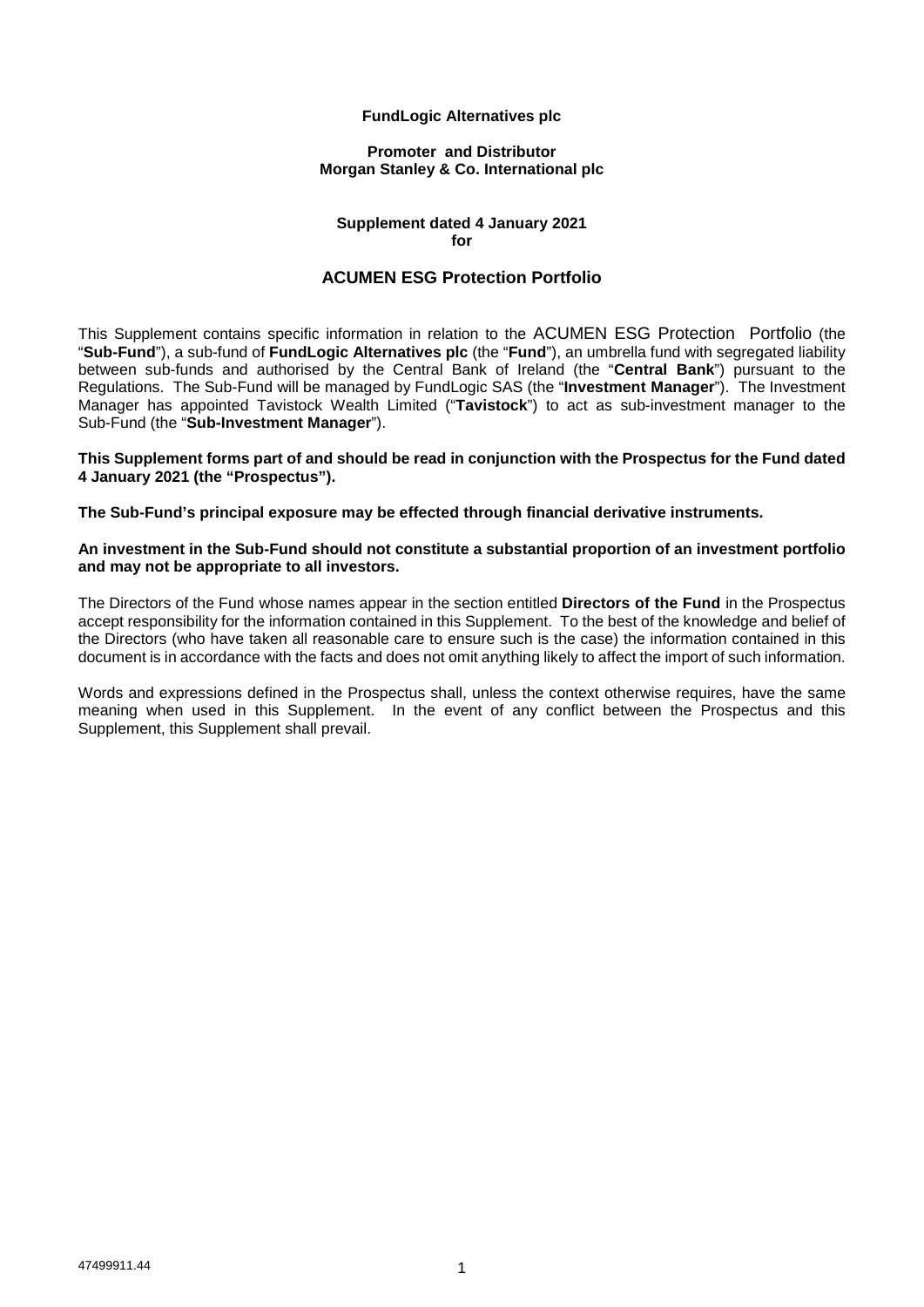# **TABLE OF CONTENTS**

| 3  | <b>INVESTMENT MANAGER</b>                                                     |  |
|----|-------------------------------------------------------------------------------|--|
| 4  |                                                                               |  |
| 5  |                                                                               |  |
| 6  |                                                                               |  |
|    | INFORMATION ON FINANCIAL DERIVATIVE INSTRUMENTS WITHIN THE PORTFOLIO STRATEGY |  |
|    |                                                                               |  |
| 8  |                                                                               |  |
| 9  |                                                                               |  |
| 10 |                                                                               |  |
| 11 |                                                                               |  |
| 12 |                                                                               |  |
| 13 |                                                                               |  |
| 14 |                                                                               |  |
| 15 |                                                                               |  |
| 16 | HOW TO SELL SHARES.                                                           |  |
| 17 |                                                                               |  |
| 18 |                                                                               |  |
| 19 |                                                                               |  |
| 20 | OTHER INFORMATION                                                             |  |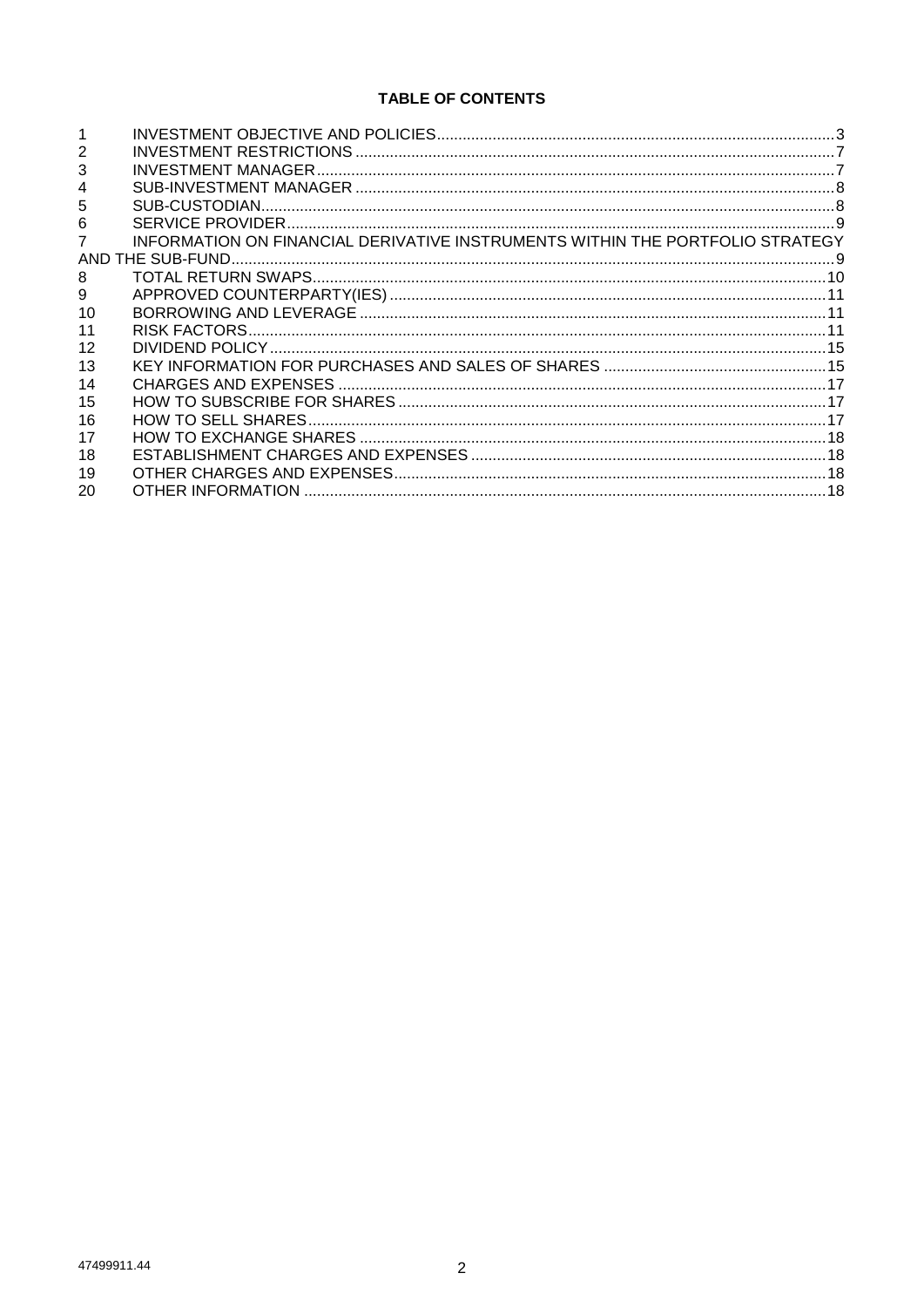# 1 **INVESTMENT OBJECTIVE AND POLICIES**

## 1.1 **Investment Objective**

The Sub-Fund's investment objective is (i) to provide Shareholders with long term capital growth from a multi-asset portfolio taking account of the Sub-Fund's environmental, social and governance policy 'ESG Investment Policy' which is limited in scope and application as outlined in further detail below and (ii) to achieve a Common Protection Level (expressed as a percentage of the Net Asset Value per Share) for each Share Class. The "**Common Protection Level**" is the ratio of 90% of the highest Net Asset Value per Share ever achieved by the Class A GBP Share Class, and the current Net Asset Value per share of the Class A GBP Share Class.

Shareholders should be aware that there may be differences in the Net Asset Value per Share of each of the US Dollars and Euro Share Classes ("**Hedged Share Classes**") from the Class A GBP Share Class due to the cost of currency hedging and should refer to Section 11 below for further information.

The Hedged Share Classes may be launched on different dates, as subscriptions are accepted into each Hedged Share Class, at their Initial Issue Price.

## 1.2 **Investment Policy**

In order to achieve its investment objective, the Sub-Fund is actively managed and will take investment exposure to a portfolio of assets as set out below, where the composition will be determined from time to time by the Sub-Investment Manager (the "**Investment Portfolio**") and shall be subject to the constraints detailed in the **ESG Investment Policy** as outlined below.

The Investment Portfolio may have indirect exposure (as described below) to the asset classes of fixed income, equities and foreign exchange, as described below, without any particular geographic focus. Any exposure to equities and fixed income securities through ETFs and UCITS eligible indices (the "**ESG Investment Components**") will be subject to the ESG Investment Policy (as described below). The Sub-Investment Manager shall determine the allocation on a discretionary basis, subject to a maximum allocation of 100% of net exposure to fixed income and maximum allocation of 60% of net exposure to equities. The asset allocation process takes into account expected return potentials as well as volatilities and correlations between asset classes and between the constituents within each asset class. The Sub-Investment Manager strives for broad diversification while being reactive to changing market conditions.

The Sub-Fund will adopt a strategy that rebalances between the Investment Portfolio and cash (up to a maximum of 100%) (the "**Portfolio Strategy**") as set out in more detail under the Section 1.2.3. "**Risk Control Mechanism***"* and will also gain exposure to a put option that will be held with the aim of achieving the Common Protection Level (the "**Put Option**"). The Sub-Fund will gain exposure to the Portfolio Strategy and the Put Option through a total return swap (collectively the "**Portfolio Swap**") as described below. The Put Option when exercised will require the Approved Counterparty to make a payment to the Sub-Fund in Pounds Sterling that will enable the Sub-Fund to achieve the Common Protection Level for each Share Class. Further information in relation to the Portfolio Swap is set out at the section entitled **Total Return Swaps** below.

#### 1.2.1. ESG Investment Policy

The Sub-Investment Manager seeks to ensure that the ESG Investment Components of the Investment Portfolio meet the ESG criteria outlined below. Accordingly, the ESG Investment Components of the Investment Portfolio must achieve an aggregated minimum MSCI ESG rating of A, which represents a minimum score of 6.18 out of 10 (the "**MSCI rating**"). The MSCI rating is calculated using the MSCI ESG scoring methodology which is publicly available at: https://www.msci.com/esg-ratings. The MSCI ESG ratings methodology is a methodology developed by MSCI in order to attribute a ESG rating to a fund or an index, measuring specifically the Environmental, Social and Governance (ESG) characteristics of portfolio holdings.

In addition, each ESG Investment Component is required to achieve minimum asset-class-specific MSCI ESG (environmental, social, governance) ratings, as detailed below: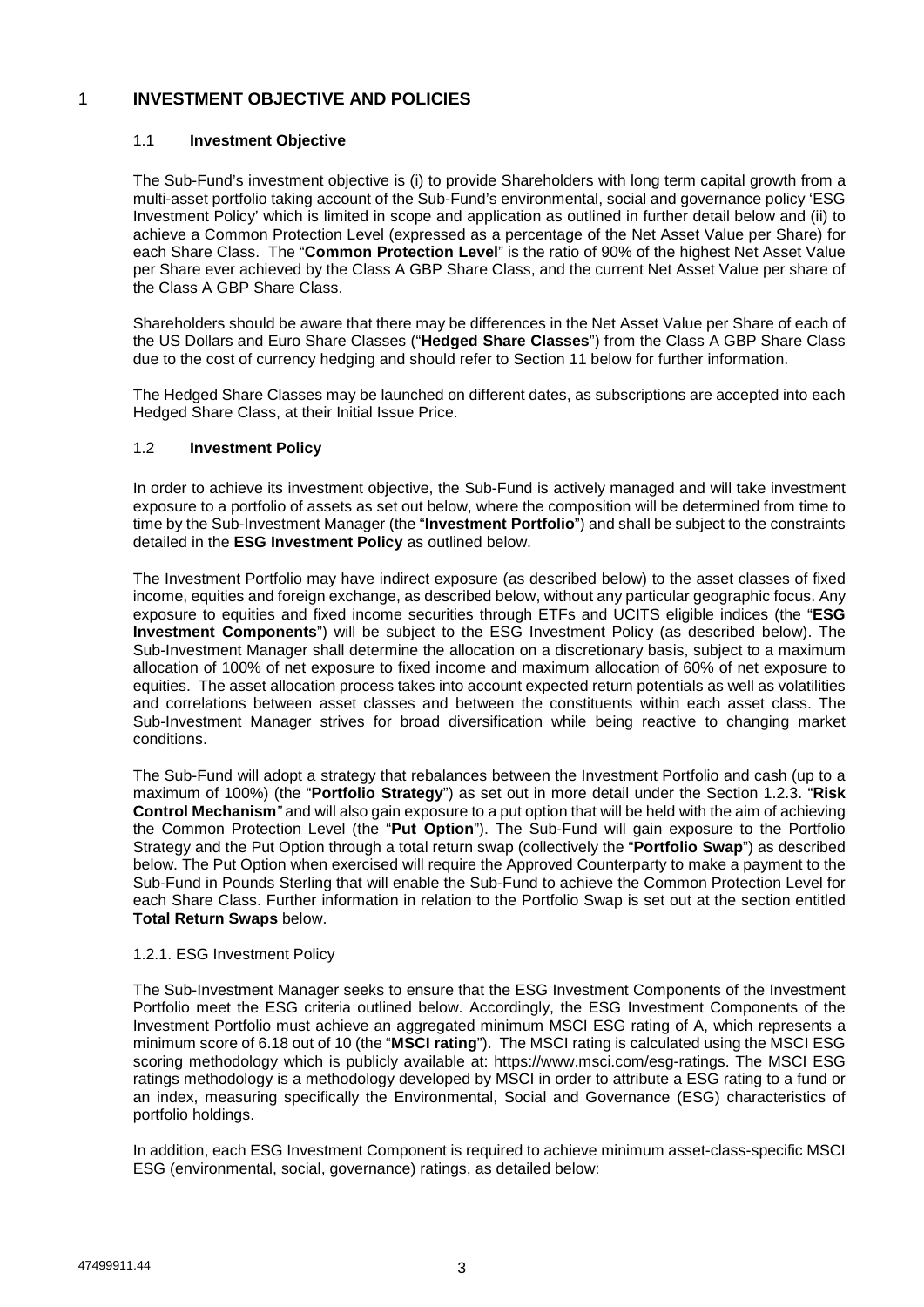- i For UCITS ETFs and UCITS eligible indices, the underlyings of which are equity securities or investment grade fixed income securities issued by corporate issuers, the ESG Investment Component must have a minimum A rating to be eligible for investment;
- ii For UCITS ETFs and UCITS eligible indices, the underlyings of which are fixed income securities issued by government issuers located in developed markets, the ESG Investment Component must have a minimum BBB rating to be eligible for investment; and
- iii For UCITS ETFs and UCITS eligible indices, the underlyings of which are fixed income securities issued by government issuers located in emerging markets or high yield fixed income securities issued by corporate issuers, the ESG Investment Component must have a minimum BB rating to be eligible for investment.

For the avoidance of doubt, an ESG Investment Component (being a UCITS ETF or a UCITS eligible index) may contain underlying fixed income or equity securities which do not meet the criteria outlined above. However, provided the relevant ESG Investment Component is rated in accordance with the criteria outlined above, it will be eligible for investment by the Investment Portfolio.

In addition to the above criteria, the ESG Investment Components are required to have an MSCI ESG coverage ratio greater than 90%. The coverage ratio measures the percentage of securities within the ESG Investment Component which have been assigned an ESG score by MSCI.

ESG Investment Components, the underlyings of which are equity securities or fixed income securities issued by corporate issuers that meet the minimum required criteria outlined above, are then further negatively screened (based on data provided by MSCI) by the Sub-Investment Manager to determine if any of the underlying securities have an involvement\* in the following sectors:

- i. Adult Entertainment
- ii Alcohol
- iii Civilian Firearms
- iv Conventional Military Weapons
- v Gambling
- vi Genetically Modified Organisms
- vii Nuclear Power
- viii Tobacco

\* involvement is defined as companies deriving 15% or more of revenue from such activities. Please note that fixed income securities issued by government issuers will not be subject to the application of a negative screen.

For the avoidance of doubt, the ESG Investment Policy shall not apply to (i) any foreign exchange assets as described in section 1.2.2, (ii) any assets held within the Investment Portfolio for the sole purpose of hedging or reducing risk such as, for example, UCITS eligible indices providing short exposure to bond futures or futures or forward contracts on foreign exchange or (iii) the Financing Assets (as detailed in Section 8.2 below) to which the Sub-Fund does not have any economic exposure as they are held by the Sub-Fund pursuant to the Financing Swap and such exposure is passed to the Approved Counterparty, as outlined below.

The Sub-Investment Manager will monitor the ESG Investment Components of the Investment Portfolio in line with the ESG Investment Policy outlined above. It is not expected that the Investment Portfolio will obtain exposure to the performance of ESG Investment Components that are not in line with the ESG Investment Policy. However, due to reliance on external data providers, this may occur from time to time. The Sub-Investment Manager will remove from the Investment Portfolio, any ESG Investment Components which no longer meet the relevant ESG Investment Policy criteria, within 125 calendar days, taking into account the best interests of Shareholders. However, none of the Sub-Investment Manager or its partners, employees or affiliates represent or warrant that the Investment Portfolio will not obtain exposure to ESG Investment Components that are not compliant with the ESG Investment Policy.

1.2.2 Asset Classes

The Investment Portfolio may obtain exposure to the various asset classes in the following manner:

## (a) Fixed Income

(i) Indirect investment through UCITS ETFs with exposure to fixed income securities, such as bonds and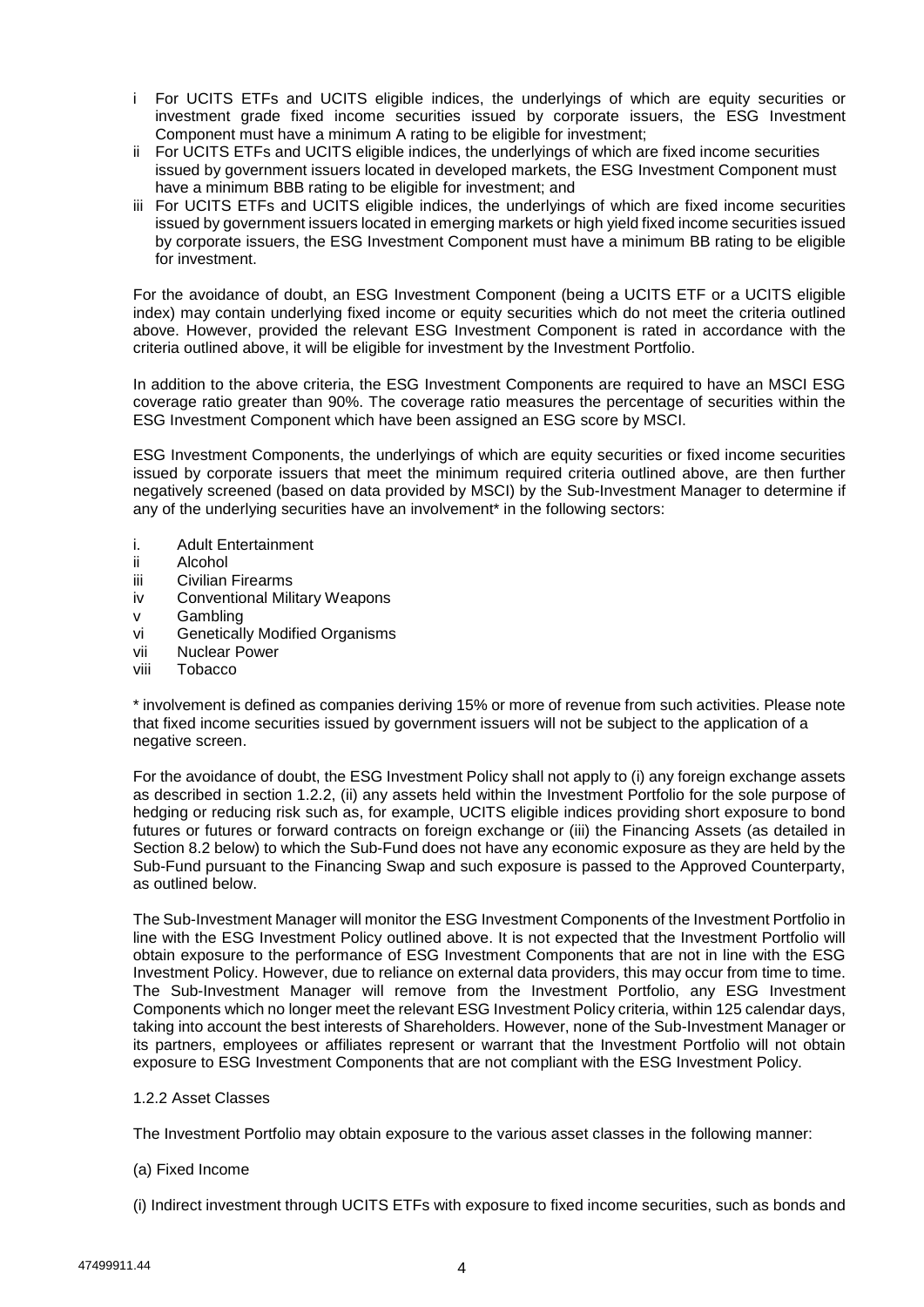money market instruments (such as short and medium-term treasury bills and treasury notes, and certificates of deposit and bankers' acceptances), which are issued by corporate or government issuers (including those located in emerging markets), which are fixed or floating rate, rated investment grade or below investment grade or unrated and listed or traded on the Markets referred to in Appendix II of the Prospectus; and

(ii) Total return swaps (as set out in more detail in the section entitled **Information on Financial Derivative Instruments within the Portfolio Strategy and the Sub-Fund** below) which reference the underlying fixed income securities set out in (a)(i) above or UCITS eligible indices which are comprised of the underlying fixed income securities set out in (a)(i) above.

The exposure to below investment grade securities within the Investment Portfolio will not exceed 30% of the Net Asset Value of the Sub-Fund.

In order to protect the value of Sub-Fund's assets (Portfolio Strategy and the Put Option) against a rise in interest rates, which would generally lead to a decrease in the value of the assets as described in (a) (i), and (ii) above, the Sub-Fund may as part of the Investment Portfolio obtain exposure to UCITS eligible indices that provide short exposure to derivative instruments known as bond futures. In the event of an increase in interest rates, the value of the futures contracts is expected to decrease and thus the Investment Portfolio may benefit from having a position in such indices.

Each of the above UCITS eligible indices takes exposure to a futures contract on bonds issued by a sovereign issuer which will be sold prior to its expiry date and a new future contract on same underlying issuer is bought.

These indices are developed and operated by Morgan Stanley & Co. International plc ("**MSIP**") in its capacity as index sponsor. Further details on these indices will be disclosed in the annual report of the Company.

(b) Equities

(i) Indirect investment through UCITS ETFs with exposure to equity and equity related securities, including common and preferred stock (American Depositary Receipts ("**ADRs**")) and (Global Depositary Receipts ("**GDRs**")), which are issued by corporate issuers (including those located in emerging markets), which are listed or traded on the Markets referred to in Appendix II of the Prospectus (with no specific industry or capitalisation focus); and

(ii) Total return swaps and options (as set out in more detail in the section entitled **Information on Financial Derivative Instruments within the Portfolio Strategy and the Sub-Fund** below) which reference the underlying equity securities set out in (b)(i) above or eligible indices which are comprised of the underlying equity securities set out in (b)(i) above.

(c) Foreign Exchange

(i) Swaps, options, futures and options on futures and forward currency exchange contracts (as set out in more detail in section 7 "Information on Financial Derivative Instruments within the Portfolio Strategy and the Sub-Fund" below) which reference foreign exchange rates or currencies and UCITS eligible indices with exposure to foreign exchange rates or currencies; and

(ii) Total return swaps (as set out in more detail in the section entitled **Information on Financial Derivative Instruments within the Portfolio Strategy and the Sub-Fund** below) which reference foreign exchange investments set out in (c)(i) above or UCITS eligible indices comprised of rolling forward or futures currency exchange contracts.

This asset class will be used for hedging purposes. Each of the UCITS eligible indices in (ii) above takes a short exposure to a futures or forward contract on foreign exchange which is then rolled on to another futures or forward contract without any discretionary input and are developed and operated by MSIP. These indices are developed and operated by MSIP in its capacity as index sponsor. Further details on these indices will be disclosed in the annual report of the Company.

Any UCITS ETF that the Sub-Fund will gain exposure to under the Portfolio Swap will not charge annual management fees in excess of 5% of those underlying funds' respective net asset values. Notwithstanding section 11 of the Prospectus, the Investment Portfolio may be comprised of up to 100%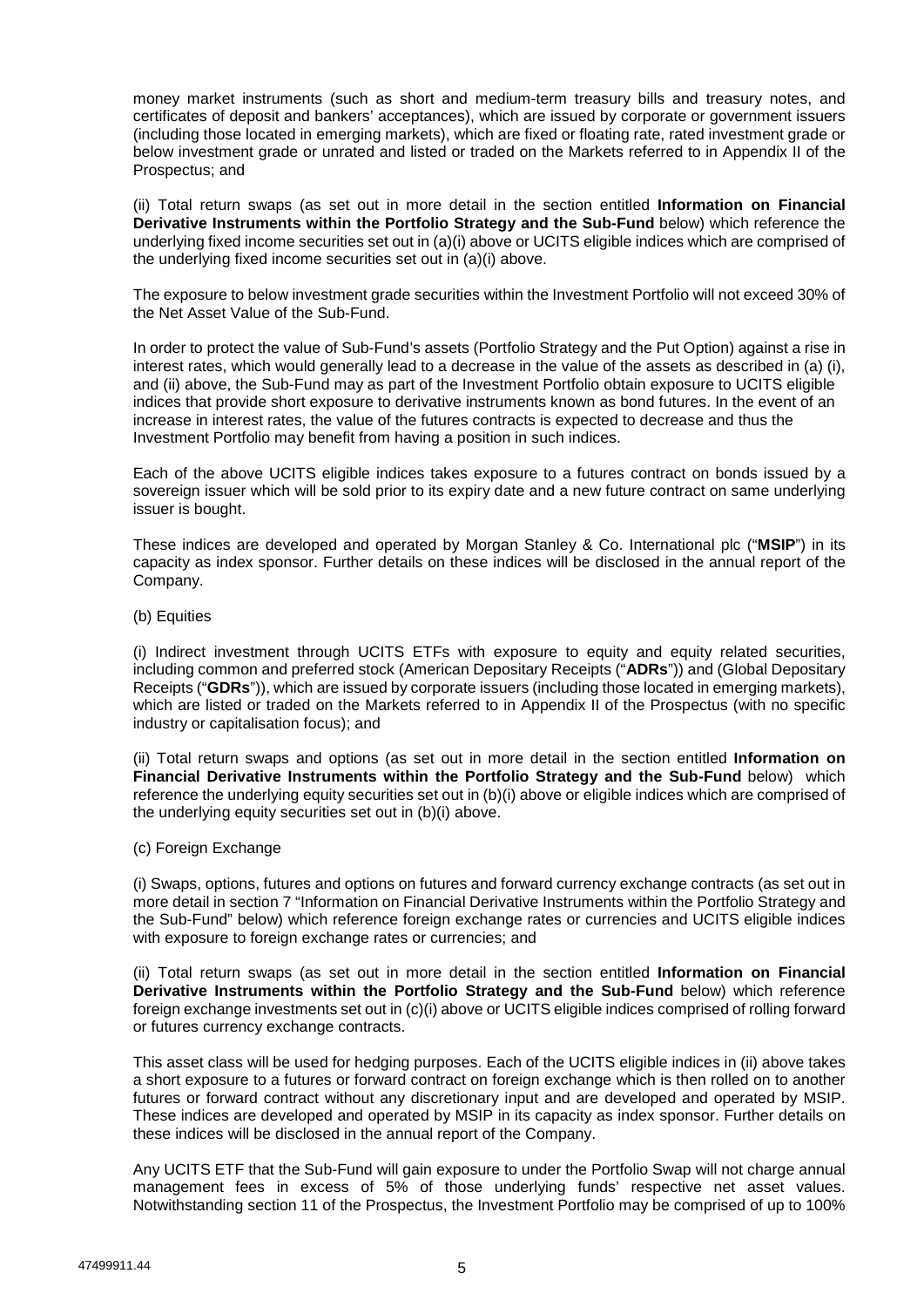in UCITS ETFs. The Investment Portfolio may not invest more than 20% of net asset value in any one UCITS ETF. Investment may not be made in a UCITS ETF which itself invests more than 10% of its net asset value in other open-ended collective investment schemes. For the avoidance of doubt, the Sub-Fund will not obtain exposure to collective investment schemes which are not UCITS.

As described above, the Sub-Fund expects to enter into FDI (Financial Derivatives Instruments) transactions in order to achieve its investment objective. The Investment Portfolio also expects to enter into FDI transactions to gain exposure to the securities referred to above. The Sub-Fund may utilise swaps, options, futures and forward currency exchange contracts. The Sub-Fund may also invest in FDI transactions for efficient portfolio management purposes.

For example: (i) equity swaps may be utilised for efficient cash management; or (ii) single name options may be utilised to hedge out the risk associated with an industry or gain exposure to an issuer; (iii) index futures on broad based indices may be utilised in order to hedge the equity portion of the strategy from movements in the general equity market and (iv) forward currency exchange contracts, currency index futures and currency index forwards in order to hedge the currency risk for the components of the Investment Portfolio.

FDIs may be exchange traded or over-the-counter.

The Investment Portfolio will not have an exposure to emerging markets in excess of 35% of the Net Asset Value.

The "long" exposure of the Portfolio Strategy will not exceed 105% of the Net Asset Value and the "short" exposure will not exceed 100% of Net Asset Value.

### 1.2.3 Risk Control Mechanism

The Investment Manager rebalances (potentially on a daily basis) the exposure between the Investment Portfolio and cash through the Portfolio Swap as agreed between the Investment Manager and the Approved Counterparty (as further described below), on the basis of certain volatility rules summarised below. The rebalancing seeks to control the volatility risk of the Portfolio Strategy by reducing the allocation to the Investment Portfolio if and when the realised volatility of the Portfolio Strategy, as observed for certain periods, increases. As the realised volatility of the Portfolio Strategy increases, the exposure to the Investment Portfolio is adjusted downwards to a minimum of 0% and the corresponding exposure to cash is adjusted upwards to a maximum of 100%, such that the anticipated realised volatility of the Portfolio Strategy within the observed periods is consistent with the volatility budget. The volatility budget i.e. the maximum targeted level of annualised change in value of the Portfolio Strategy will be between 5% and 7% over the term of the Portfolio Swap and is determined by the Sub-Investment Manager on a discretionary basis. The Sub-Investment Manager may from time to time determine the methodology used to calculate the realised volatility of the Investment Portfolio used in the calculation of the exposure to the Investment Portfolio.

#### 1.2.4 Common Protection Level

The Sub-Fund will on each Dealing Day aim to offer an element of capital protection equal to the Common Protection Level for each Share Class. This capital protection is intended to be achieved through (i) the Put Option, as part of the Portfolio Swap (as described in section 8.1 below), from the Approved Counterparty that aims to pay any shortfall amount that the Sub-Fund may need to receive in order to pay the Common Protection Level to the Shareholders; and (ii) a legally enforceable deed of undertaking (the "**Deed of Undertaking**") from MSIP or Morgan Stanley Europe SE (the "**Undertaking Provider**") under which the Undertaking Provider will pay an amount in Pounds Sterling so that the Sub-Fund can achieve the Common Protection level for each of the Share Classes. Further, the Undertaking Provider may receive the premium paid for the Put Option at normal commercial rates as it may act as an Approved Counterparty to the Portfolio Swap. For the avoidance of doubt, the Sub-Fund is not a guaranteed fund in accordance with Regulation 93 of the Central Bank UCITS Regulations.

The premium payable for the exposure to the Put Option will be at normal commercial rates. The initial term of both the Portfolio Swap and Deed of Undertaking is four years but the Sub-Fund will aim to periodically extend the term. The Sub-Fund will pay additional premiums in relation to this extension.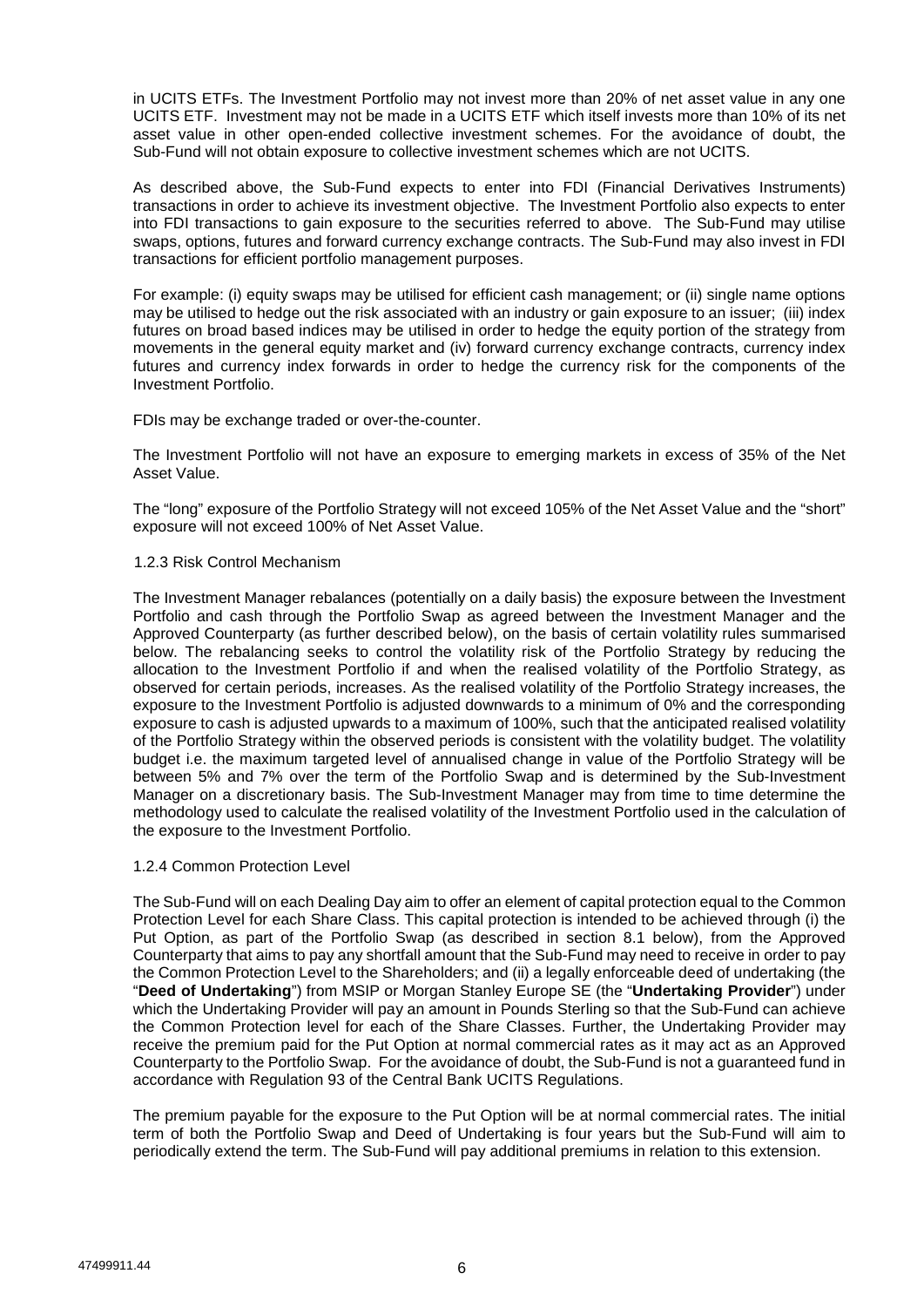## 1.2.5 Termination

Following the termination or maturity of the Deed of Undertaking or the Portfolio Swap, the Sub-Fund will terminate on the Business Day following the termination or at maturity of either the Deed of Undertaking or the Portfolio Swap. As above, the initial term of both the Deed of Undertaking and the Portfolio Swap is four years (which is subject to the Early Termination provision below in relation to the Deed of Undertaking), but the Sub-Fund will endeavour to extend the term periodically. If it is not possible to achieve this extension and the Directors determine that a termination of the Sub-Fund is likely to result, then Shareholders will be informed about the expected termination date of the Sub-Fund at least 3 months prior to such termination date.

### 1.2.6 Early Termination

The Undertaking Provider may early terminate the Deed of Undertaking if (a) the Deed of Undertaking no longer complies with laws and regulations which are relevant for providing Deeds of Undertaking to UCITS funds; (b) the Undertaking Provider no longer has the authorisation to provide the Deed of Undertaking; (c) upon the termination of the Class A GBP Share Class or (d) upon the termination of the Portfolio Swap.

In the event of Early Termination, the Undertaking Provider will pay the amounts described in section 1.2.4 "**Common Protection Level**" above in relation to the Put Option and the Deed of Undertaking.

## 1.3 **Securities Financing Transaction Regulation**

The Sub-Fund will not enter into repurchase and reverse repurchase agreements or stock lending agreements. The Sub-Fund's exposure to total return swaps is set out below (as a percentage of Net Asset Value):

|                    | <b>Expected</b> | <b>Maximum</b> |
|--------------------|-----------------|----------------|
| Total Return Swaps | 200%            | 210%           |

### *The above shows the expected and maximum notional for the total return swaps and does not reflect the leverage inherent in the Portfolio Strategy and Put Option exposure inherent in the Portfolio Swap.*

## 1.4 **Profile of a Typical Investor**

Investment in the Sub-Fund is suitable for investors seeking a medium-term appreciation of capital, with the potential for a longer-term investment horizon.

# 2 **INVESTMENT RESTRICTIONS**

The general investment restrictions as set out in the Prospectus shall apply.

The Directors may from time to time impose such further investment restrictions as shall be compatible with or in the best interests of Shareholders, in order to comply with the laws and regulations of the countries where Shareholders are located.

# 3 **INVESTMENT MANAGER**

The Investment Manager for the Sub-Fund is FundLogic SAS. The Investment Manager is incorporated in France with its registered office at 61 rue de Monceau, 75008 Paris, France. As at 6 November 2020, FundLogic SAS had approximately \$9.6 billion of assets under management.

The Fund has appointed the Investment Manager as investment manager for the Sub-Fund pursuant to the investment management agreement between the Fund and the Investment Manager as amended and restated on 8 September 2020 and as may be further amended (the "**Agreement**").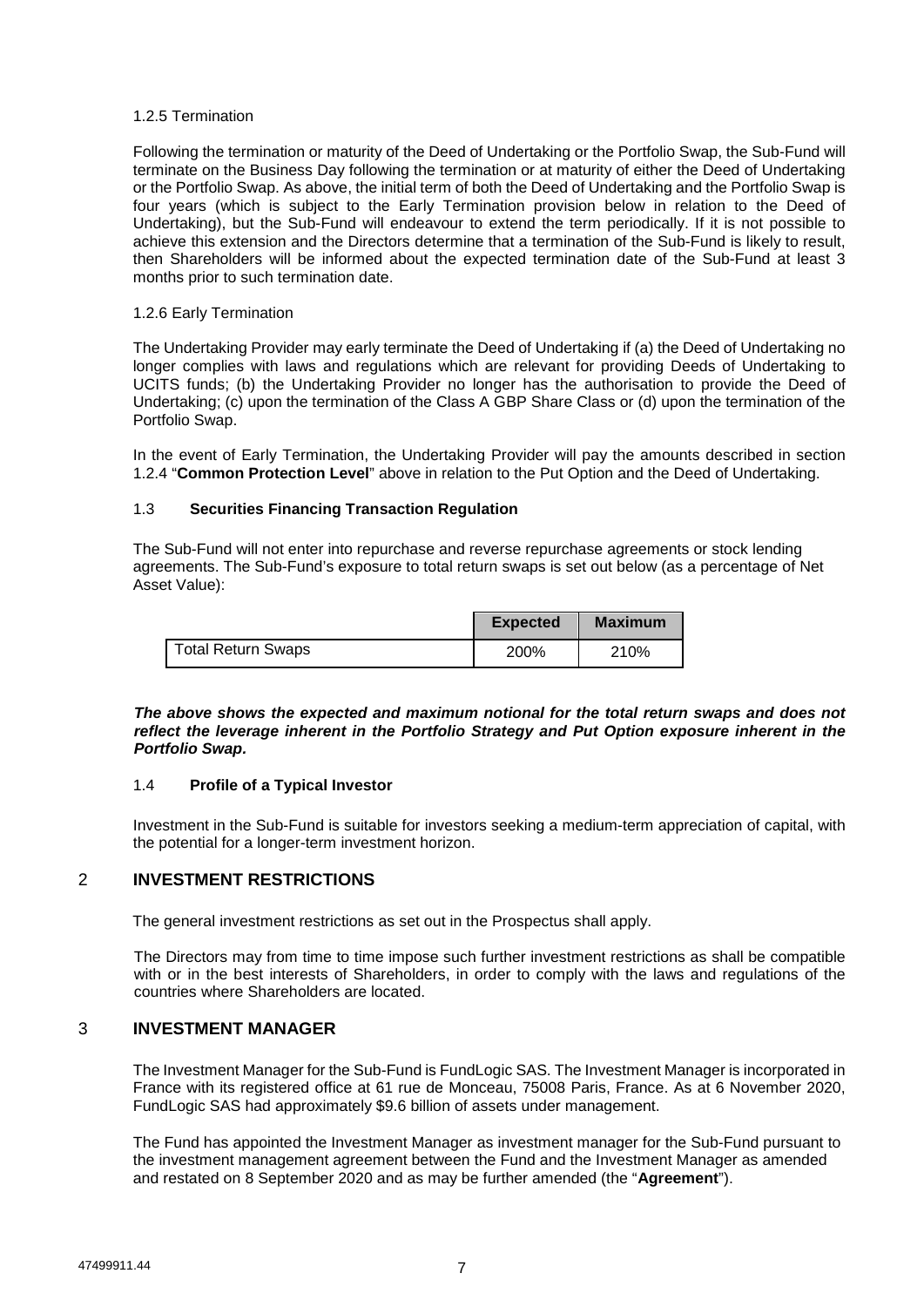Subject to controls imposed by the Directors under the Agreement, all relevant laws and regulations, this Supplement, the Prospectus and the Articles, the Investment Manager has discretion to take day-to-day investment decisions and to deal in investments and to conduct the investment management of the Sub-Fund. The Investment Manager has also agreed to provide the Sub-Fund with risk management services in accordance with the risk management process in respect of the Sub-Fund.

The Agreement provides that the Investment Manager shall be responsible for loss to the Sub-Fund and/or the Fund to the extent such loss arises out of negligence, wilful default or fraud by itself, its directors, officers, servants, employees and appointees. The Investment Manager, its directors, officers, servants, employees and appointees shall not be liable for loss to the Sub-Fund and/or the Fund on account of anything done or suffered by the Investment Manager in good faith in accordance with or in pursuance of any request or advice of the Sub-Fund and/or the Fund.

The Agreement shall continue in force until terminated pursuant to the terms set out therein. Except as set forth in the Agreement, either party may terminate the Agreement on giving not less than 180 days' prior written notice (or such other period as may be agreed between the parties).

# 4 **SUB-INVESTMENT MANAGER**

The Investment Manager has appointed Tavistock Wealth Limited as the Sub-Investment Manager, pursuant to the sub-investment management agreement between the Investment Manager, the Fund and the Sub-Investment Manager dated 2 May 2018, as amended and restated from time to time (the "**Sub-Investment Management Agreement**"), to provide the Investment Manager with discretionary investment management services in relation to the investments in the Investment Portfolio. The Sub-Investment Manager may also from time to time determine the volatility budget and the methodology used to calculate the realised volatility of the Investment Portfolio used in the calculation of the exposure to the Investment Portfolio

The Sub-Investment Manager has its registered office at 1 Bracknell Beeches, Old Bracknell Lane, Bracknell, RG12 7BW. It is authorised and regulated by the Financial Conduct Authority (the "**FCA**") in the United Kingdom as a MiFID firm. Its principal activity is providing collective portfolio management services.

The Sub-Investment Manager shall be responsible for loss to the Investment Manager and the Fund to the extent such loss is due to wilful misfeasance, wilful deceit, fraud, bad faith, negligence or breach by the Sub-Investment Manager by itself, its directors, officers, servants, employees, agents and appointees or for its recklessness, breach of fiduciary duty and any misrepresentation made by or on behalf of the Sub-Investment Manager.

The Sub-Investment Management Agreement may be terminated by either the Investment Manager or the Sub-Investment Manager on giving not less than 180 days prior written notice (or such other period as may be agreed between the parties) to the other party.

# 5 **SUB-CUSTODIAN**

Pursuant to an agreement dated 27 November 2019 as amended from time to time (the "**Sub-Custody Agreement**"), the Depositary has appointed MSIP as sub-custodian in relation to the Sub-Fund, subject to the overall supervision of the Depositary, and MSIP may in such capacity hold certain assets of the Sub-Fund from time to time. MSIP is a company incorporated with limited liability under the laws of England and Wales whose principal place of business for this agreement is at 25 Cabot Square, Canary Wharf, London E14 4QA and is regulated by the Financial Conduct Authority in the UK.

The Sub-Custody Agreement may be terminated by either party on 30 days' written notice, or, where the Services Agreement (as defined below) is not terminated, with MSIP's written permission or forthwith by notice in writing in certain circumstances such as the insolvency of MSIP. The Sub-Custody Agreement provides that MSIP shall indemnify the Depositary for certain losses unless MSIP's liability arises (i) in connection with the potential liability of the Depositary that is released pursuant to applicable law following the occurrence of an external event beyond the reasonable control of MSIP, the consequences of which would have been unavoidable despite all reasonable efforts to the contrary; (ii) out of the negligence, wilful default or fraud of the Depositary or any of its affiliates; or (iii) as a result of the delegation by MSIP of the safekeeping of assets to the Depositary or any of its affiliates.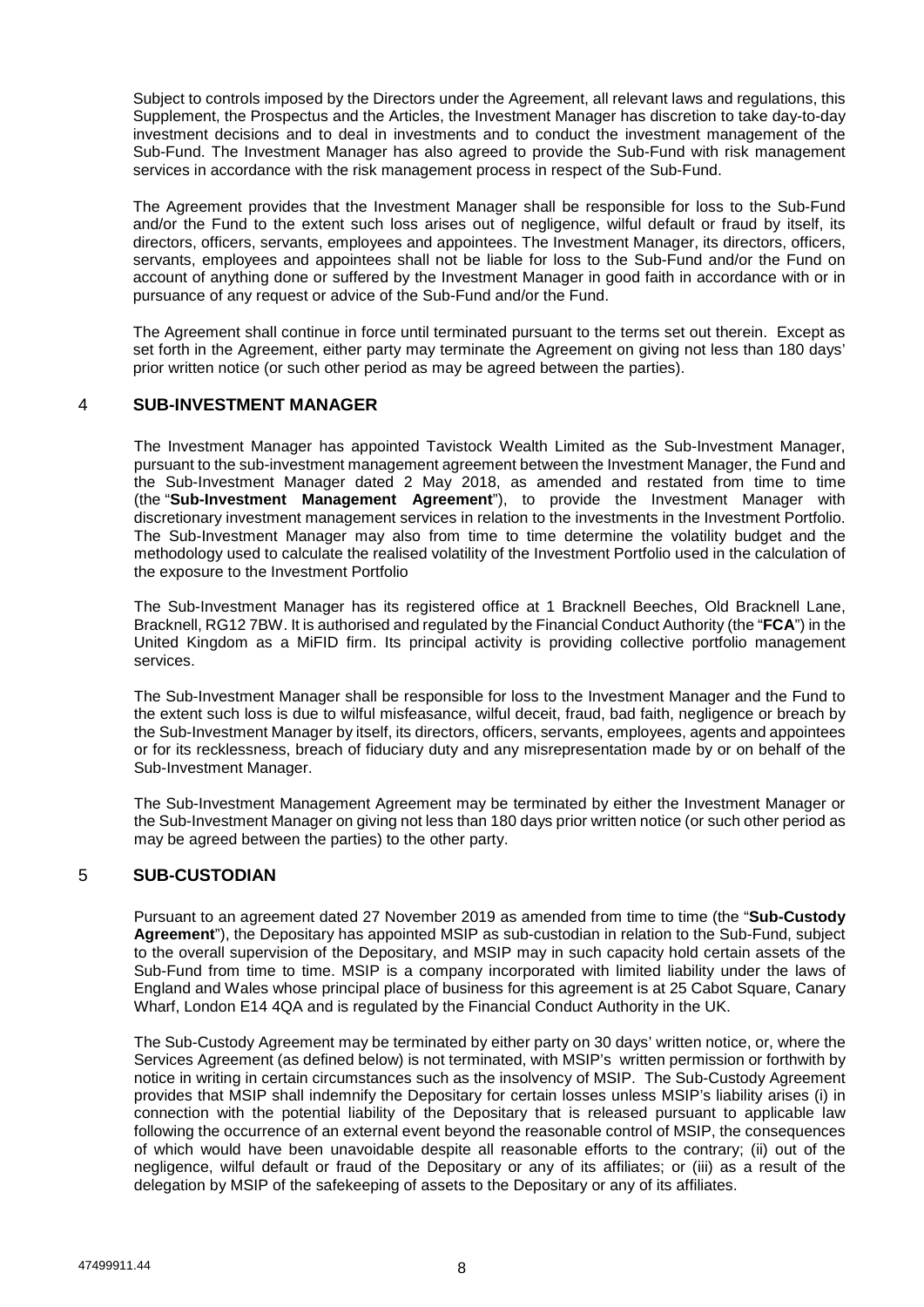# 6 **SERVICE PROVIDER**

The Fund has appointed MSIP (the "**Service Provider**") to provide certain services (being the services set out in the paragraph immediately below) to the Fund as Service Provider pursuant to a Services Agreement dated 27 November 2019 in respect of the Sub-Fund, as amended from time to time (the "**Services Agreement**").

Under the Services Agreement, the Service Provider or certain other members of the Morgan Stanley Group of companies (the "**Morgan Stanley Companies**") will provide services to the Fund including the provision to the Fund of settlement, clearing and foreign exchange facilities (facilities to hold foreign exchange or to convert currencies). The Service Provider does not have discretion over the Sub-Fund's assets. The Fund may also utilise Morgan Stanley Companies and other brokers and dealers for the purposes of executing transactions for the Fund on an arm's length basis and at normal market rates.

Further detail in respect of the Services Agreement is set out in the section entitled **Other Information** below.

# 7 **INFORMATION ON FINANCIAL DERIVATIVE INSTRUMENTS WITHIN THE PORTFOLIO STRATEGY AND THE SUB-FUND**

**The following types of Financial Derivative Instruments may be used within the Portfolio Strategy and Sub-Fund to provide exposure to equities, fixed income and cash assets as set out in more detail in Section 1.2 "Investment Policy" above and to hedge currency impact for the non-Base Currency Share Classes.** 

**Swaps.** These include total return swaps. A total return swap is a bilateral financial contract, which allows one party to enjoy all of the cash flow benefits of an asset without actually owning this asset. The underlying reference assets of swaps can be but not limited to single name securities, indexes or custom baskets of securities. See Section 8 below for further details.

**Options.** Options may be exchange traded or traded over-the-counter options and may have but not limited to single name securities, indexes or custom baskets of securities as underlying reference assets. Unlike exchange traded options, which are standardised with respect to the underlying instrument, expiration date, contract size, and strike price, the terms of OTC options are generally established through negotiation with the other party to the option contract. A call option on an investment is a contract under which the purchaser, in return for a premium paid, has the right to buy the underlying reference assets at the specified exercise price at any time during the term of the option. A put option is a contract that gives the purchaser, in return for a premium paid, the right to sell the underlying reference asset at the specified exercise price during the term of the option.

**Futures**. The sale of a futures contract creates an obligation by the seller to deliver the type of financial instrument called for in the contract in a specified delivery month for a stated price. The purchase of a futures contract creates an obligation by the purchaser to pay for and take delivery of the type of financial instrument called for in the contract in a specified delivery month, at a stated price. The Investment Portfolio may employ indices that are comprised of futures. The Sub-Fund may employ futures on equities, currencies, fixed income securities and interest rates.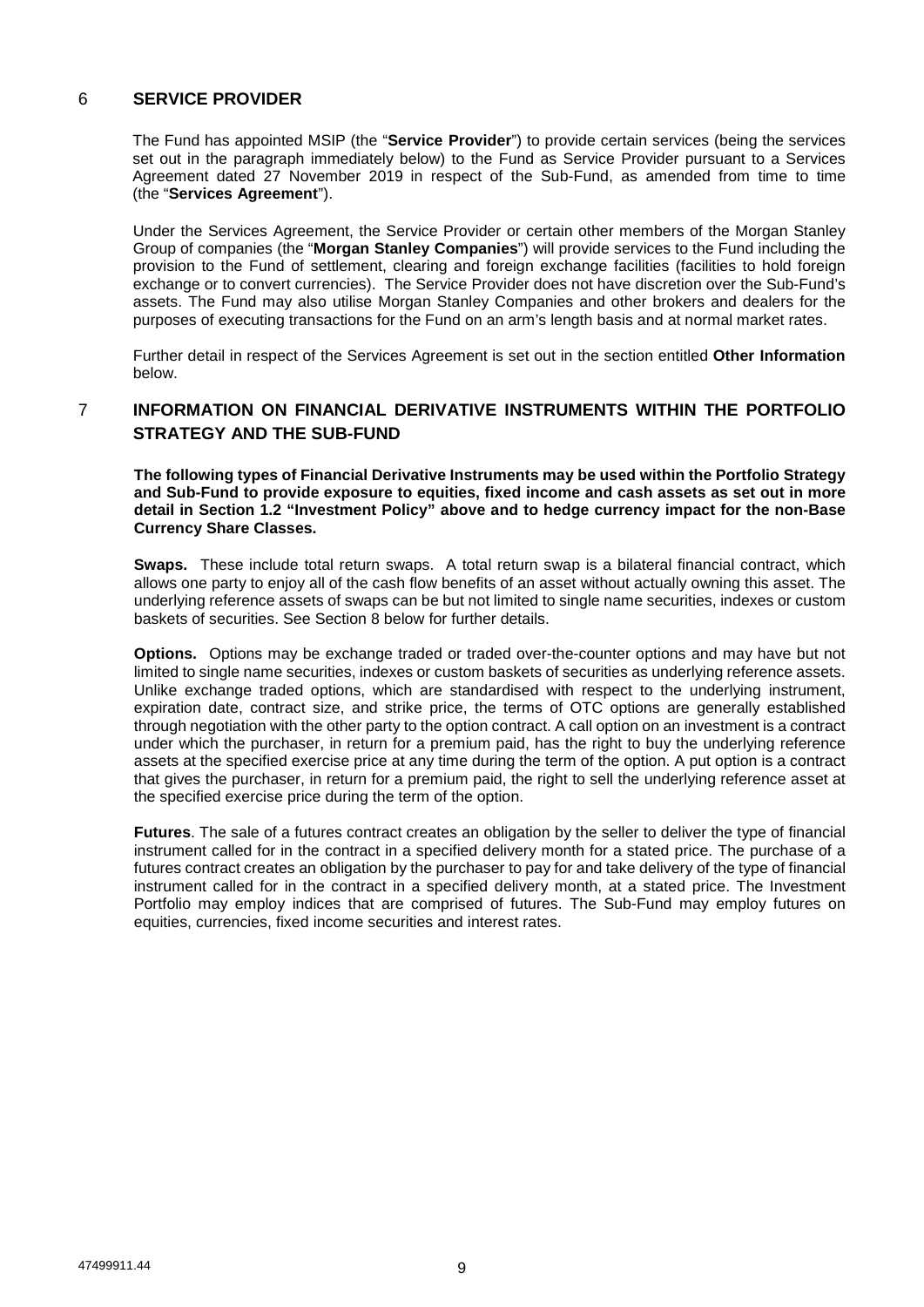**Forward Currency Exchange Contracts**. A forward currency exchange contract involves an obligation to purchase or sell a specific currency at a future date at a price set at the time of the contract. The forward currency exchange contracts will be used to hedge the currency risk of Investment Portfolio assets. The Sub-Fund or Investment Portfolio may obtain exposure to indices that are comprised of rolling forward or futures currency exchange contracts for this purpose and as well direct investment in forward currency exchange contracts.

## 8 **TOTAL RETURN SWAPS**

The Sub-Fund may use, as described above in 1.2, 1.2.3 and 1.2.4, a Portfolio Swap (which will deliver the economic performance of the Portfolio Strategy and the Put Option) and for the purpose of efficient portfolio management, a Financing Swap (as defined below).

## 8.1 **The Portfolio Swap**

The Portfolio Swap will give the Sub-Fund the economic exposure to the Portfolio Strategy and the Put Option in exchange for a floating rate of return (i.e. a market rate of return agreed with the Approved Counterparty from time to time that may be received by the Sub-Fund through the Financing Swap as described in Section 8.2 below) being paid by the Sub-Fund.

The Portfolio Swap contains exposure to the Put Option.

## 8.2 **The Financing Swap**

The Sub-Fund will purchase Financing Assets (as detailed below) and transfer the full economic interest in such assets to the Approved Counterparty pursuant to swap agreements (the "**Financing Swap**") in exchange for a floating rate of return (i.e. a market rate of return agreed with the Approved Counterparty from time to time) being received by the Sub-Fund from the Approved Counterparty.

"**Financing Assets**" will include an investment of up to 100% in regulated investment funds (including ETFs) which are UCITS funds which will deliver exposure to the asset classes of equities, fixed income, foreign exchange and alternative assets.

They may also include equity securities and other securities with equity characteristics, including, but not limited to, preferred stocks, warrants on equities (which gives the holder the right to buy the underlying equity at a specified price and time and will not embed leverage) and depository receipts for such securities (American depositary receipts traded in the United States markets and global depositary receipts traded in other world markets), issued by companies worldwide and which may or may not be constituents of the Investment Portfolio.

The Financing Assets (other than permitted unlisted investments) will be listed or traded on the Markets referred to in Appendix II of the Prospectus. The Financing Assets will have no more than 35% exposure to emerging markets.

The assets acquired will be those which, based on the Investment Manager's assessment of the underlying liquidity of the securities as measured by the average daily trading volume, meets the daily liquidity of the Sub-Fund. The Investment Manager, when selecting the components of the Fund Assets, takes into account liquidity (for instance, looking at the daily liquidity of a stock observed during the past three months).

The Approved Counterparty does not have discretion over the selection of the Financing Assets.

It is not anticipated that the Sub-Fund will be exposed to the performance or risks of the Financing Assets other than in the event of a default by the Approved Counterparty under the terms of the Financing Swap. The ESG Investment Policy is not applied to the Financing Assets.

The Sub-Fund's exposure to the Approved Counterparty will be managed in one or more ways including through collateral provided to the Sub-Fund by the Approved Counterparty, a re-set of the counterparty exposure as permitted by the Central Bank.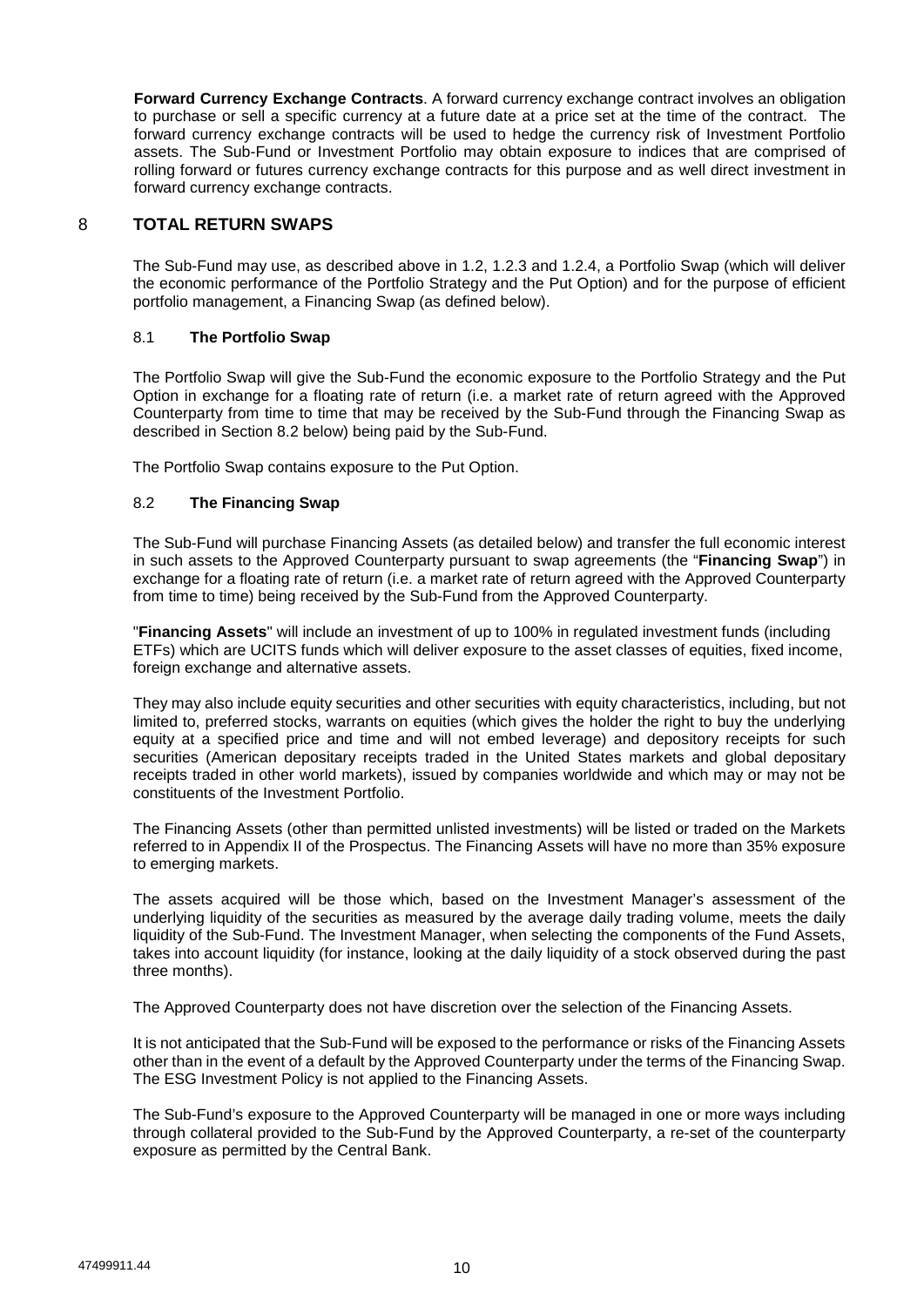# 9 **APPROVED COUNTERPARTY(IES)**

The sole approved counterparty / counterparties for all off exchange derivatives is Morgan Stanley or any of its affiliates or subsidiaries that is a UCITS eligible counterparty (the "**Approved Counterparty**"). The Approved Counterparty does not have discretion over the Sub-Fund's assets.

The Directors may from time to time, in their sole discretion, approve additional UCITS eligible counterparties. Any such additional counterparties will be disclosed in the annual report in respect of the Sub-Fund.

The Sub-Fund will pay a premium (which may be partly on an upfront basis and partly on a running basis) to the Approved Counterparty for exposure to the Put Option, under the Portfolio Swap, at normal commercial rates. In addition the costs and fees of the Investment Manager, Sub Investment Manager and Promoter's Fees (disclosed in Section 14 on Charges and Expenses) which are paid or reimbursed by Approved Counterparty may ultimately be borne by the Sub-Fund as costs, under the terms of the Portfolio Swap. Under the terms of the Portfolio Swap if the Approved Counterparty suffers a material increase in the cost of hedging the Portfolio Swap then such increase in costs may have to be borne by the Sub-Fund.

# 10 **BORROWING AND LEVERAGE**

The Fund may borrow money in an amount up to 10% of its net assets at any time for the account of any Sub-Fund, provided that such borrowing is only for temporary purposes and cannot be for the purpose of investments. The Fund may incur costs in relation to such borrowing.

In accordance with the requirements of the Central Bank, the absolute VaR of the Sub-Fund on any day may not exceed 20% of the Net Asset Value of the Sub-Fund using a one-tailed confidence interval of 99%, a holding period of 20 days and a historical observation period of at least one year. The absolute VaR of the Sub-Fund will be calculated daily.

The Sub-Fund's gross leverage calculated using the sum of the notional exposure of its derivatives positions (including leverage inherent in the Portfolio Strategy) is not expected to exceed 320.25% of the Net Asset Value of the Sub-Fund.

The maximum gross notional exposure of the Sub-Fund of 320.25% is comprised of the following elements: (i) up to 105% of Net Asset Value under the Portfolio Swap, which in turn provides exposure to the Portfolio Strategy (The Portfolio Strategy can have long exposure of 105 % of the Net Asset Value and short exposure of 100% of the Net Asset Value and as such total gross exposure of up to 215.25% of the Net Asset Value) and (ii) up to 105% of Net Asset Value under the Financing Swap.

The Sub-Fund will use the absolute VaR risk measurement approach and any reference to the commitment approach in respect of the Portfolio Strategy in this Supplement is intended solely as a supplementary disclosure to investors and relates to the Portfolio Strategy and not the Sub-Fund. The Sub-Fund may be leveraged through the use of FDI, including through the Portfolio Swap which provides exposure to the Portfolio Strategy. For the avoidance of doubt, the leverage limits disclosed above are consistent with and do not breach section 13.1 of the Prospectus which provides that the Sub-Fund's global exposure relating to FDI will not exceed its total Net Asset Value.

# 11 **RISK FACTORS**

The risk factors set out in the section entitled **Risk Factors** in the Prospectus apply.

The following additional risk factors also apply:

## **Counterparty Risk**

The Sub-Fund will be exposed to the credit risk of the parties with which it transacts and may also bear the risk of settlement default. Credit risk is the risk that the counterparty to a financial instrument will fail to discharge an obligation or commitment that it has entered into with the Sub-Fund. This would include the counterparties to any FDI or repurchase agreement that it enters into. Trading in FDI which have not been collateralised gives rise to direct counterparty exposure. The Sub-Fund mitigates much of its credit risk to its counterparties by receiving collateral with a value at least equal to the exposure to each counterparty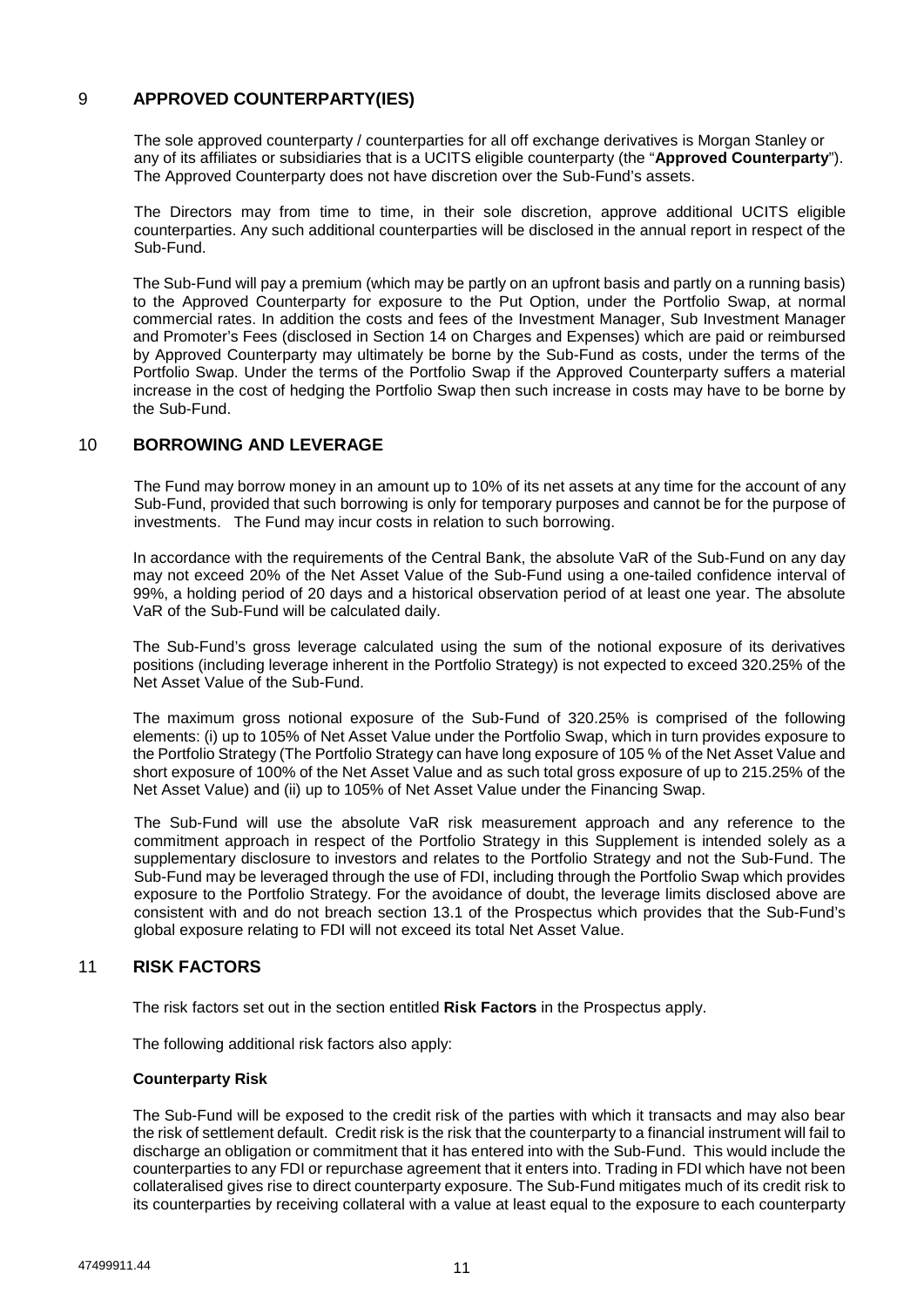but, to the extent that any FDI is not fully collateralised, a default by the counterparty may result in a reduction in the value of the Sub-Fund. The Fund maintains an active oversight of counterparty exposure in line with Regulations and the collateral management process in respect of the Sub-Fund.

The restrictions on cash collateral as set out in the section entitled Efficient Portfolio Management in the Prospectus shall apply. Where cash collateral is re-invested it will be subject to the same risks as direct investments as set out in the section entitled Risk Factors in the Prospectus.

## **Low Exposure to Portfolio Strategy**

Based on the risk control mechanism, if the realised volatility of the Portfolio Strategy exceeds the volatility budget there is a risk that there is low exposure to the Portfolio Strategy for certain periods. In this case, Shareholders will be exposed to overnight interest rates which might be negative.

### **Termination of Sub-Investment Management Services**

The Investment Manager has appointed Tavistock Wealth Limited as the Sub-Investment Manager, to provide the discretionary investment management services in respect of the Investment Portfolio and in respect of the determination of the volatility budget. The Sub-Investment Manager may also from time to time determine the methodology used to calculate the realised volatility of the Investment Portfolio used in the calculation of the exposure to the Investment Portfolio. As such the Sub-Investment Manager has a significant input in respect of the ability of the Sub-Fund to meet its Investment Objective. As such, termination of Sub-Investment Management Services may have a material adverse impact on the performance of the Sub-Fund or may result in termination of the Sub-Fund.

Further, the provision of **Sub-Investment Management Services** by the Sub-Investment Manager is significantly dependent on the investment ability of John Leiper, the CIO of the Sub-Investment Manager ("**Key Man**"). The ability of the Sub-Fund to achieve its objective might be adversely affected, therefore, in the event that the Key Man ceases to devote substantially all of his business time to the business of the Sub-Investment Manager or to participate actively in the management of the Sub-Fund and that a suitable replacement could not be found.

#### **Common Protection Level**

The Sub-Fund aims to provide an element of capital protection, however, this will be dependent on the solvency of the Approved Counterparty. In the event of insolvency of the Approved Counterparty, the Sub-Fund will be exposed to the performance of the Financing Assets.

Investors should note that the Common Protection Level does not provide complete capital protection and only aims to provide a protection level equal to 90% of the highest Net Asset Value per Share achieved from the launch of the Sub-Fund onwards by the Class A GBP Shares expressed as a percentage of the current Net Asset Value per Share of the Class A GBP Share Class for each Share Class.

On each Dealing Day the Common Protection Level = 90 % x (the highest Net Asset Value per Share ever achieved by the Class A GBP Share Class) / Net Asset Value of the Class A GBP Share Class on such Dealing Day)

The Common Protection Level is then multiplied by the Net Asset Value of each share class in order to calculate the protection amount for each share class.

Further, while each Share Class of the Sub-Fund is exposed to the same Portfolio Strategy and Put Option aiming to deliver a protection level equivalent to the Common Protection Level, there may be differences in the Net Asset Value per Share of each of the Share Classes due to the cost of currency hedging as attributed to the relevant non-Base Currency Share Class. These differences are on account of cost of currency hedging are not protected by the Put Option and /or Deed of Undertaking. In addition, there may be differences in the Net Asset Value per Share of each of the Share Classes due to differences in the launch date of each of the Share Classes.

An indicative example is as follows:

If on a given day, the highest Net Asset Value per Share ever achieved by the Class A GBP Share Class is £100 and its current Net Asset Value per Share is £96, the Common Protection Level is calculated as 90% \* £100 / £96 = 93.75%.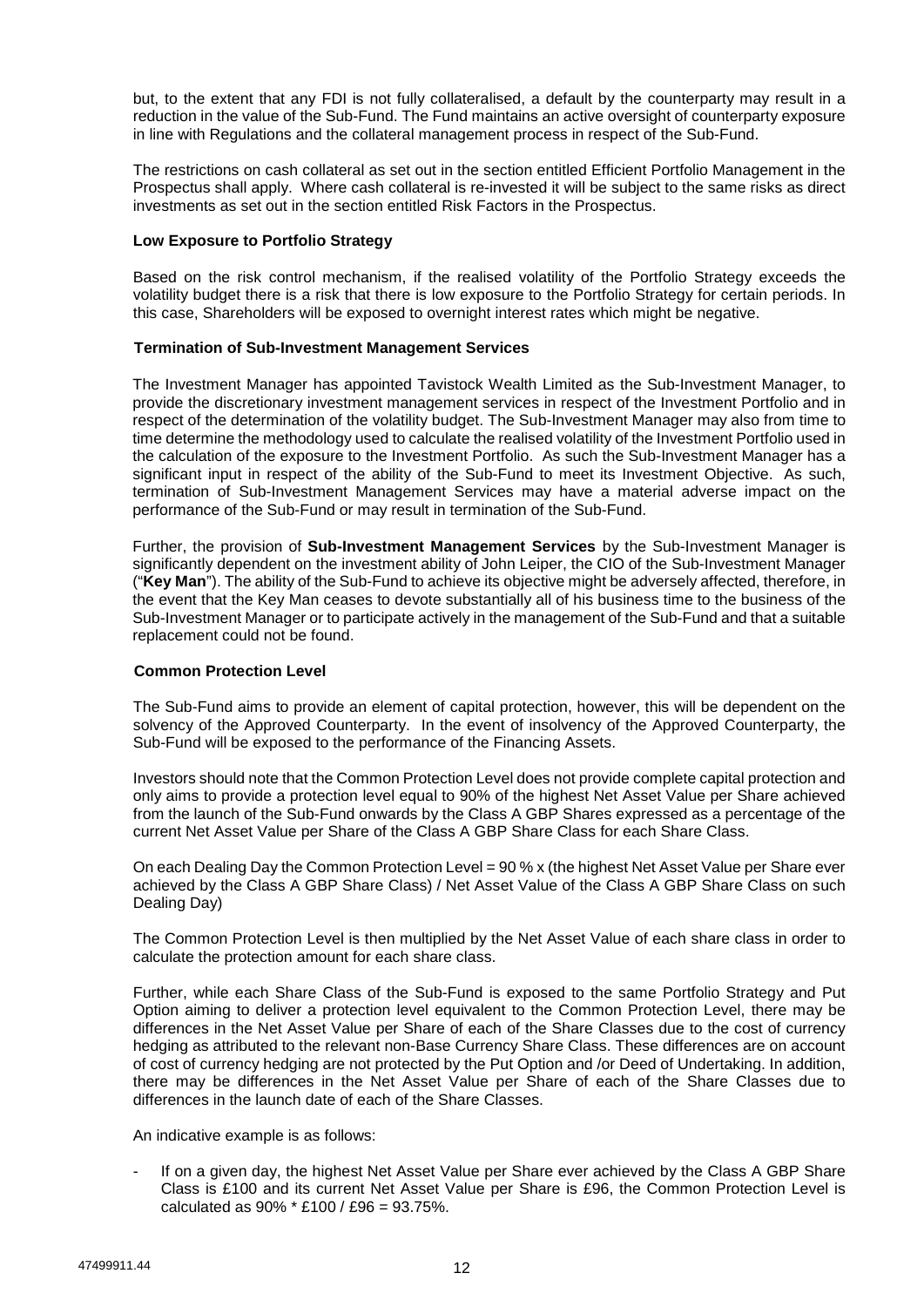- This Common Protection Level will be applied to each Share Class.
- If the Class A GBP Share current Net Asset Value per Share is £96, the corresponding protection amount is calculated by £96 x  $93.75\% = £90$ .
- However, if the Class A EUR Share current Net Asset Value per Share is €95, the corresponding protection amount is calculated as  $\text{\textsterling}95 \times 93.75\% = \text{\textsterling}89.06$ .
- Similarly, if the Class A USD Share current Net Asset Value per Share is USD 95, the corresponding protection amount is calculated as USD 95 x 93.75% = USD 89.06.

Thus each Share Class of the Sub-Fund, including Hedged Share Classes, benefits from the same Common Protection Level. Nevertheless the costs and impacts associated to the currency hedging program incurred by the Hedged Share Classes are not protected by the Put Option and/or Deed of Undertaking and could adversely impact the Hedged Share Classes Net Asset Value per Share.

It is important to note that, while a repurchasing Shareholder will receive an amount equal to the Net Asset Value per Share of the relevant Class on the Settlement Date, each Share may benefit from limited capital protection only (by reference to Common Protection Level), regardless of the Net Asset Value per Share at which such Share was purchased by the Shareholder.

The amount that may be received under the Portfolio Swap following the Put Option exercise or from the Undertaking Provider under the Deed of Undertaking will be paid in Pounds Sterling to the Sub Fund. Amounts paid to Shareholders will be converted at the relevant foreign exchange rate for each Share Class currency.

As a consequence in case of exercise of the Put Option and/or the Deed of Undertaking, Shareholders investing in non-Base Currency (EUR and USD share classes) may expect to have their investment impacted by currency risk for the period in between the payment under the Put Option and/or the Deed of Undertaking and the conversion of relevant amount into the currency of the relevant Share Class.

## **Currency Risk**

The Sub-Fund's performance may be influenced by movements in currency exchange rates because the Investment Portfolio may hold securities positions that are not denominated in the Base Currency of the Sub-Fund.

Further, the Base Currency of the Sub-Fund is GBP. Shareholders may subscribe in USD, EUR or GBP into the USD, EUR or GBP denominated Share Classes respectively.

The EUR and USD denominated Shares are Hedged Share Classes. To the extent that Share class currency hedging is successful, the performance of a Hedged Share Class is likely to move in line with the performance of the Sub-Fund's underlying assets; however, Shareholders in a Hedged Share Class will not benefit if the currency of that Hedged Share Class falls against the Base Currency and/or the currency in which assets of the Sub-Fund are denominated. Shareholders in the Hedged Share Classes are urged to read the section of the Prospectus entitled Hedged Share Classes for information on the currency risks associated with investment in those Share Classes.

#### **Active Management Risk**

The Sub-Investment Manager decides the composition of the Investment Portfolio and the volatility budget of the Portfolio Strategy and so the success of the Sub-Fund depends, among other things, upon the ability of the Sub-Investment Manager to manage the asset allocation within the Investment Portfolio. In addition, the Sub-Investment Manager may also from time to time determine the methodology used to calculate the realised volatility of the Investment Portfolio used in the calculation of the exposure to the Investment Portfolio. No assurance can be given that the Sub-Investment Manager will be successful in managing the Investment Portfolio and make an optimal determination of the volatility budget of the Portfolio Strategy or making determinations in relation to the volatility of the Investment Portfolio. Moreover, decisions made by the Sub-Investment Manager may cause the Sub-Fund to incur losses or to miss profit opportunities on which it may otherwise have capitalised. Additionally, the management of the Portfolio Strategy will result in brokerage and other transaction costs to which the Sub-Fund will be indirectly exposed. Shareholders will have no right or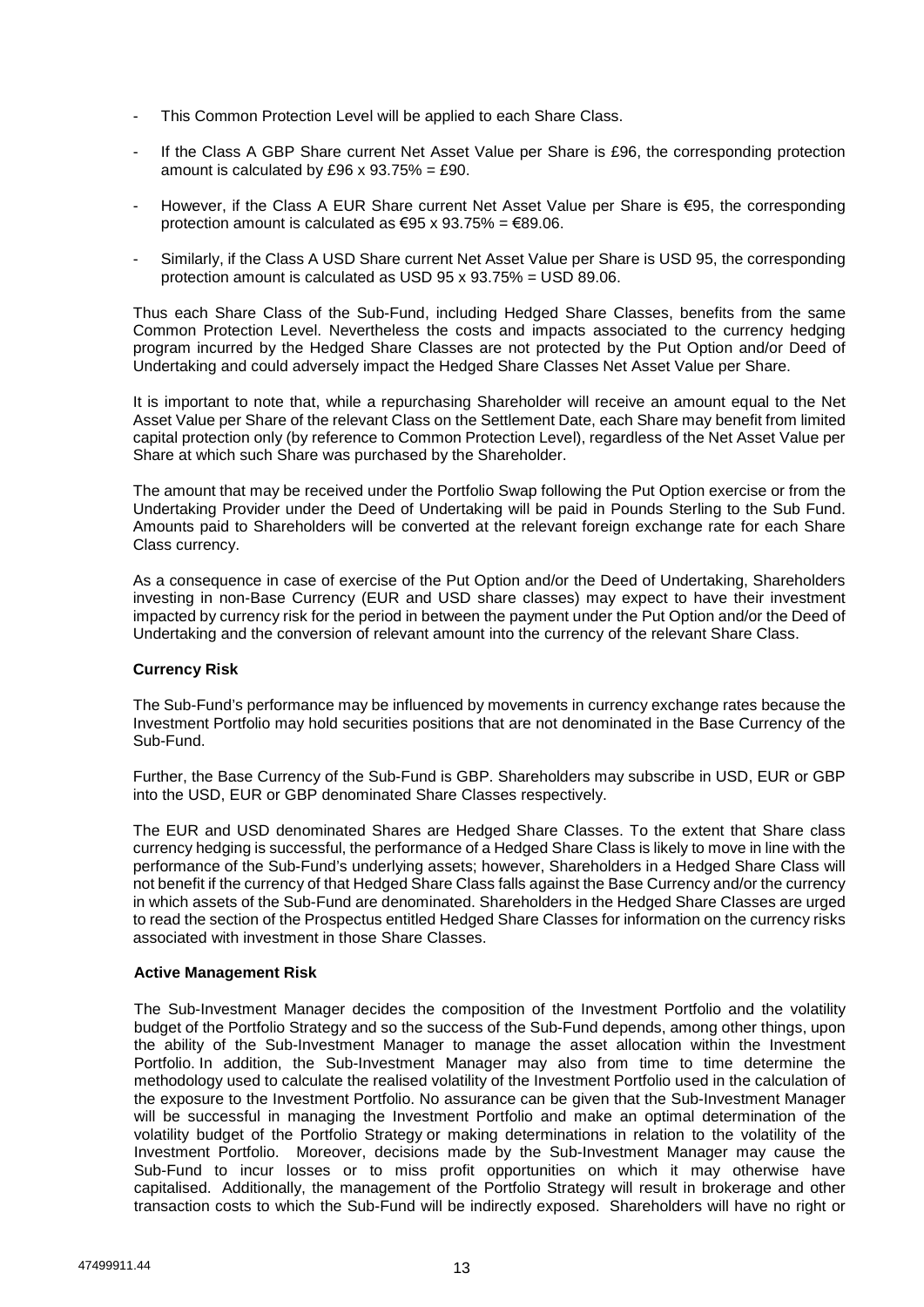power to participate in the day-to-day management or control of the business of the Sub-Fund, nor an opportunity to evaluate the determination of (and any changes to) the specific strategies used, or investments made, by the Sub-Investment Manager within the Investment Portfolio or the terms of any such investment.

### **Environmental, Social and Governance Investing**

Environmental, social and governance ("**ESG**") refers to an investment approach that incorporates ESG criteria into the investment process. The ESG Investment Policy is only applied to the Investment Portfolio's positions in UCITS ETFs and UCITS eligible indices (the "**ESG Investment Components**") as outlined in Section 1.2 **Investment Policy**. For the avoidance of doubt, the ESG Investment Policy shall not apply to (i) any foreign exchange assets as described in section 1.2.2, (ii) any assets held within the Investment Portfolio for the sole purpose of hedging or reducing risk such as described in Section 1.2.1. **ESG Investment Policy**. In addition, while the ESG Investment Policy includes minimum requirements for government securities, such government securities are not subject to the additional negative screening for involvement in adult entertainment, alcohol, civilian firearms, conventional military weapons, gambling, genetically modified organisms, nuclear power or tobacco. The Sub-Fund may therefore have exposure to positions which do not comply with the ESG Investment Policy, including where government securities provide indirect exposure to certain sectors. The ESG Investment Policy is also not applied to the Financing Assets. As outlined in section 8.2 above, it is not anticipated that the Sub-Fund will be exposed to the performance or risks of the Financing Assets other than in the event of a default by the Approved Counterparty under the terms of the Financing Swap.

There are a wide variety of ESG strategies available to investors, and prospective investors should carefully consider the ESG Investment Policy for consistency with their individual objectives and values. The ESG Investment Policy is expected to evolve over time as new ESG issues and concerns are identified and to reflect developments in best corporate governance and business practices.

The use of the ESG Investment Policy may affect the Sub-Fund's investment performance and, investment funds such as the Sub-Fund, which use ESG criteria to screen investments may perform differently or poorly compared to similar funds that do not use such criteria. As the Sub-Fund incorporates ESG criteria into the investment process, this could cause the Sub-Investment Manager to avoid or sell positions that otherwise meet the financial criteria for inclusion in the Investment Portfolio and this could have an impact on the investment performance of the Sub-Fund. In addition, the potential benefits to a security in having ESG characteristics may be long term and not visible in performance (or otherwise) for many years, or at all.

In applying the ESG Investment Policy, the Sub-Investment Manager is dependent upon information and data from third party providers, which may be incomplete, inaccurate, unavailable or provided with delay. As a result, there is a risk that the Sub-Investment Manager may incorrectly assess a security or issuer. There is also a risk that the Sub-Investment Manager may not apply the relevant ESG criteria correctly or that the Sub-Fund could have indirect exposure to issuers who do not meet the relevant ESG criteria used by the Sub-Investment Manager. Neither the Company nor the Investment Manager nor Sub-Investment Manager make any representation or warranty, express or implied, with respect to the fairness, correctness, accuracy, reasonableness or completeness of any such ESG assessment.

## **Impact of the valuation of Off Exchange Derivatives on the Net Asset Value of the Sub-Fund**

The Sub-Fund invests in derivatives, the valuation of which depends on multiple market parameters. Thus, Shareholders will not be able to derive the Net Asset Value of the Sub-Fund from an increase of the level of the Portfolio Strategy alone.

#### **MSIP as index sponsor**

MSIP acts as index sponsor in respect of the UCITS eligible indices that the Investment Portfolio may have exposure to, as outlined in section 1.2 above.

In light of MSIP acting as index sponsor of the UCITS eligible indices, the conflict of interest protections described in Section 25 of the Prospectus entitled **Sub-Fund Transactions and Conflicts of Interest** shall be adhered to.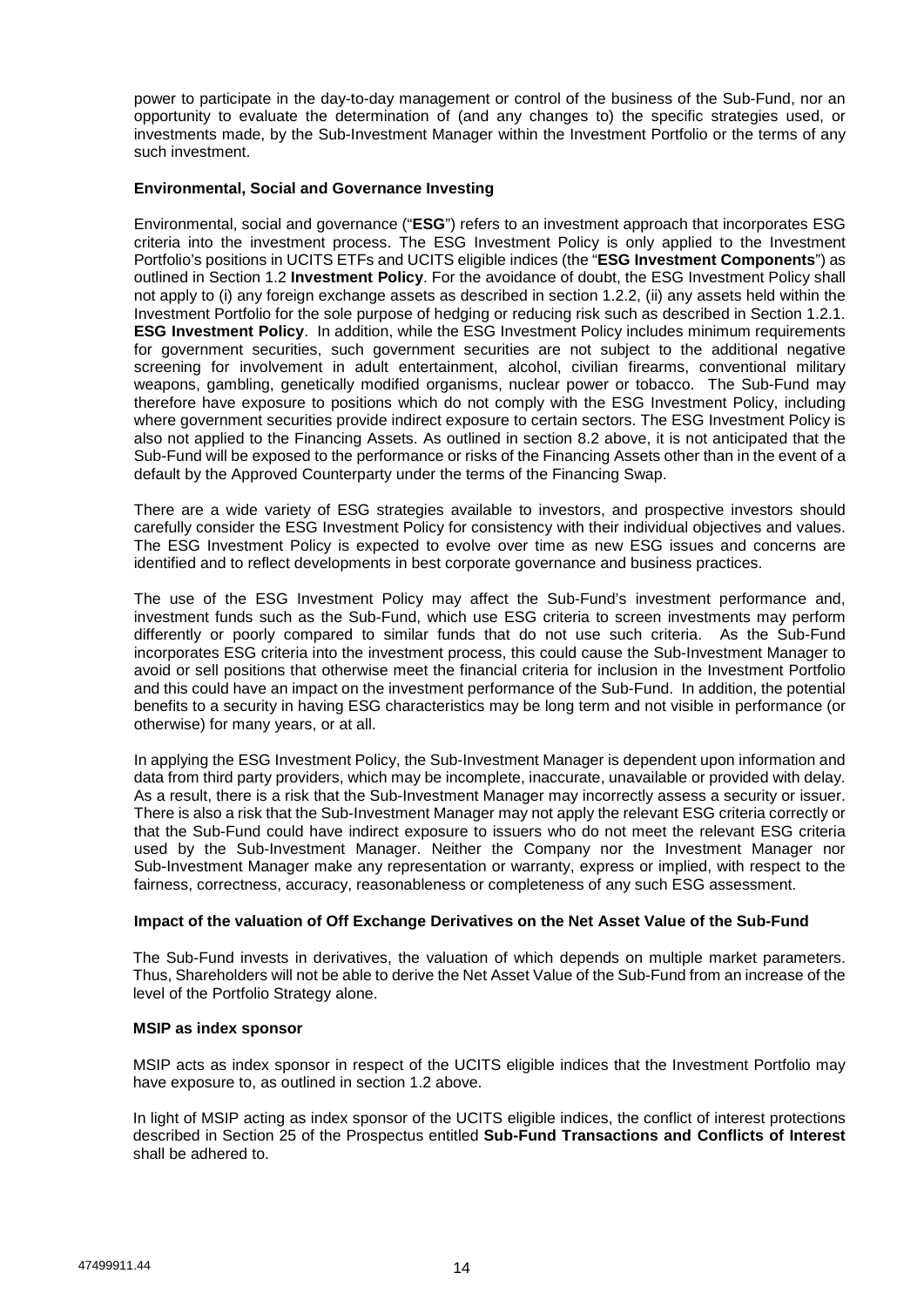### **Impact of subscription/redemption on the OTC valuation**

The value assigned to the OTC derivative instruments shall be the quotation received from the counterparty to such contracts at the Valuation Point. Investors should note that the valuation received from the counterparty will be impacted by the level of redemption or subscriptions received into the Sub-Fund on a daily basis. On a day when net subscriptions/only subscriptions are received, the counterparty will provide a price which is likely to be closer to their offer price for the contract, whereas if there are net redemptions/only redemptions received by the Sub-Fund, the counterparty will provide a price which is likely to be closer to their bid price for the contract. The independent valuation provider, which is appointed by the Board and approved by the custodian, will verify all values received from the counterparty on at least a weekly basis as set out in the Prospectus.

## **Term and Limitation of the Deed of Undertaking**

No assurance can be given that the Deed of Undertaking will be extended. There is a risk that the Deed of Undertaking is terminated early. Further the Deed of Undertaking is only protecting the Common Protection Level for each Share Class and will not protect any impact of exchange rate on both Base Currency and non-Base Currency Share Classes.

### **Depositary/MSIP Insolvency**

The Sub-Fund is subject to a number of risks relating to the insolvency, administration, liquidation or other formal protection from creditors ("**Insolvency**") of the Depositary and/or MSIP in its capacity as sub-custodian. These risks include without limitation: the loss of all cash which is not treated as client money in accordance with any agreed procedures with MSIP; the loss of some or all of any securities held on behalf of the Sub-Fund which have not been properly segregated and so identified both at the level of the Depositary and/or MSIP or client money held by or with MSIP in connection with a reduction to pay for administrative costs of an Insolvency and/or the process of identifying and transferring the relevant securities and/or client money for other reasons according to the particular circumstances of the Insolvency; and losses caused by prolonged delays in receiving transfers of balances and regaining control over the relevant assets.

# 12 **DIVIDEND POLICY**

It is not the intention of the Directors to declare a dividend in respect of any Share Class. Any distributable profits will remain in the Sub-Fund's assets and be reflected in the Net Asset Value of the relevant Class of Shares.

# 13 **KEY INFORMATION FOR PURCHASES AND SALES OF SHARES**

#### **Base Currency**

GBP

#### **Classes of Shares**

Shares in the Sub-Fund will be available in the following Classes:

| Class                                  | <b>Currency</b><br>Denomina<br>tion | <b>Currency</b><br>Hedged<br><b>Shares</b> | <b>Initial Issue</b><br>Price<br>per Share |
|----------------------------------------|-------------------------------------|--------------------------------------------|--------------------------------------------|
| Class A<br><b>GBP</b><br><b>Shares</b> | GBP                                 | Nο                                         | £100                                       |
| Class A<br><b>EUR Shares</b>           | <b>EUR</b>                          | Yes                                        | €100                                       |
| <b>Class A</b><br>USD<br><b>Shares</b> | USD                                 | Yes                                        | \$100                                      |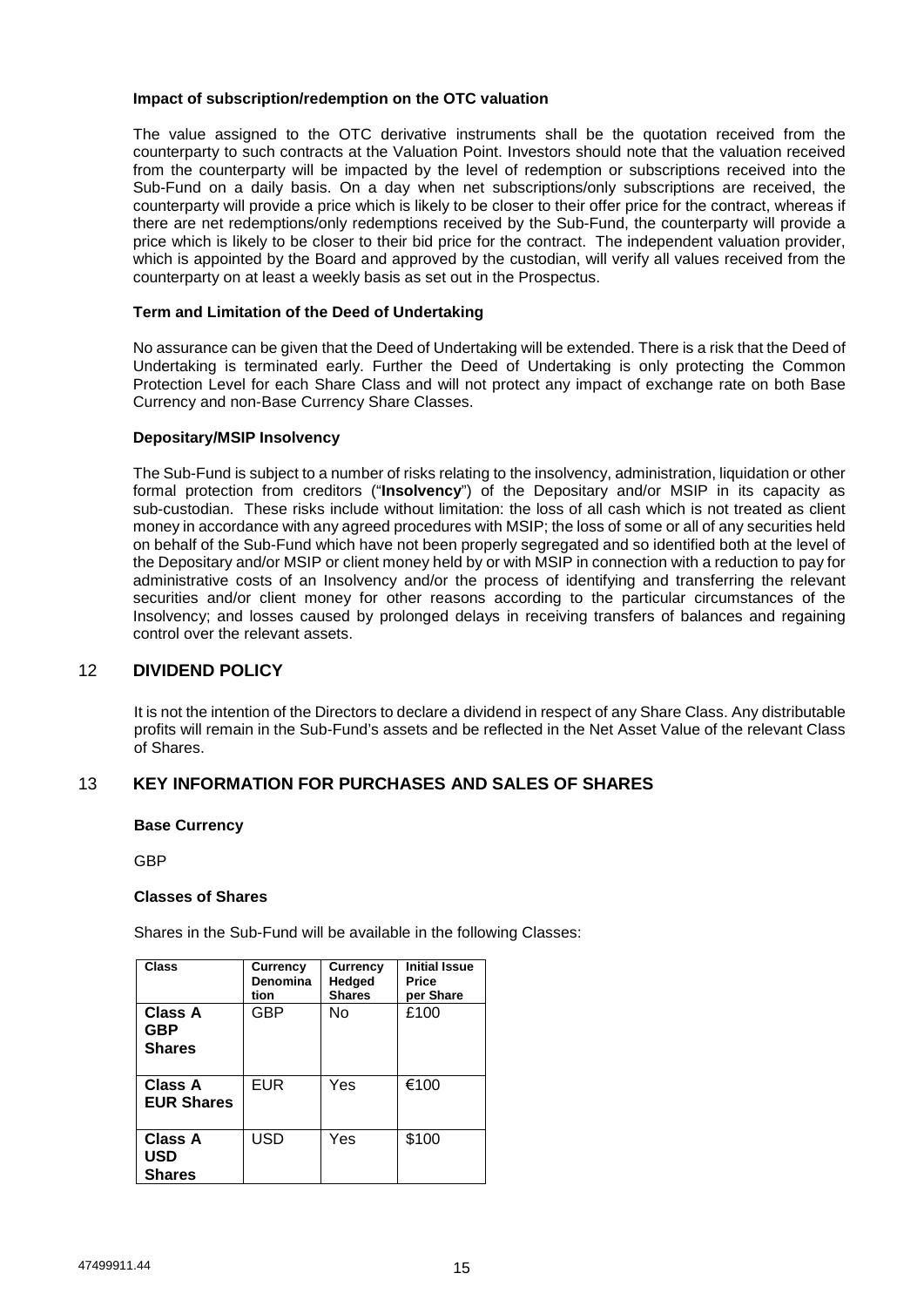Investors must subscribe into a Share Class in the currency in which that Share Class is denominated. Repurchase payments are also made in the currency in which the relevant Share Class is denominated.

#### **Initial Offer Period**

 The Initial Offer Period for the Class A EUR Shares and the Class A USD Shares will be from 9.00 am (Irish time) on 19 October 2020 until 5:30 pm (Irish time) on 18 April 2021 as may be shortened or extended by the Directors in accordance with the requirements of the Central Bank.

Class A GBP Shares are available at its Net Asset Value on each Dealing Day.

### **Business Day**

Every day (except legal public holidays in London, Paris, New York or Dublin or days on which the stock markets in London, Paris and New York are closed) during which banks in London, Paris, New York or Dublin are open for normal business and such other day or days as the Directors may from time to time determine and notify in advance to Shareholders. The 24<sup>th</sup> and the 31<sup>st</sup> December are deemed public holidays for the purpose of this Supplement.

### **Dealing Day**

Every Business and/or such other day or days as the Directors may from time to time determine and notify in advance to Shareholders, provided that in any event there shall be at least one Dealing Day per fortnight.

### **Dealing Deadline**

11:00 am (Irish time) on the relevant Dealing Day.

The Directors may, in their discretion and on an exceptional basis only, waive the Dealing Deadline either generally or in relation to any specific subscription provided that applications are received prior to the Valuation Point (being the earliest close of business of any relevant market on that Dealing Day) for that particular Dealing Day. For the avoidance of doubt, no application shall be accepted after the close on a Dealing Day of any market relevant to the assets and liabilities of the Sub-Fund.

#### **Settlement Date**

In the case of subscriptions, 3 Business Days after the relevant Dealing Day.

In the case of repurchases, 3 Business Days after the relevant Dealing Day.

In respect of subscriptions investors will be liable for any interest, losses or other costs incurred as a result of failing to settle an order within these time frames.

#### **Valuation Point**

Close of business on the relevant Dealing Day.

In the case of transferable securities and listed FDI, the Valuation Point will be such time on a Dealing Day which reflects the close of business on the markets relevant to such assets and liabilities or such other time as the Directors may determine from time to time and notify to Shareholders. In the case of OTC FDI, the Valuation Point will be the close of business on the Dealing Day or such other time as the Directors may determine from time to time and notify to Shareholders. With regards to the valuation of OTC FDI, some of the underlying of which are UCITS eligible indices, the OTC FDI and thus the Sub-Fund's Net Asset Value will be computed using the level officially published by the index calculation agent for the latest available close on the day on which the Net Asset Value is calculated by the Administrator.

For the avoidance of doubt, the time at which the Net Asset Value is determined will always be after the Dealing Deadline.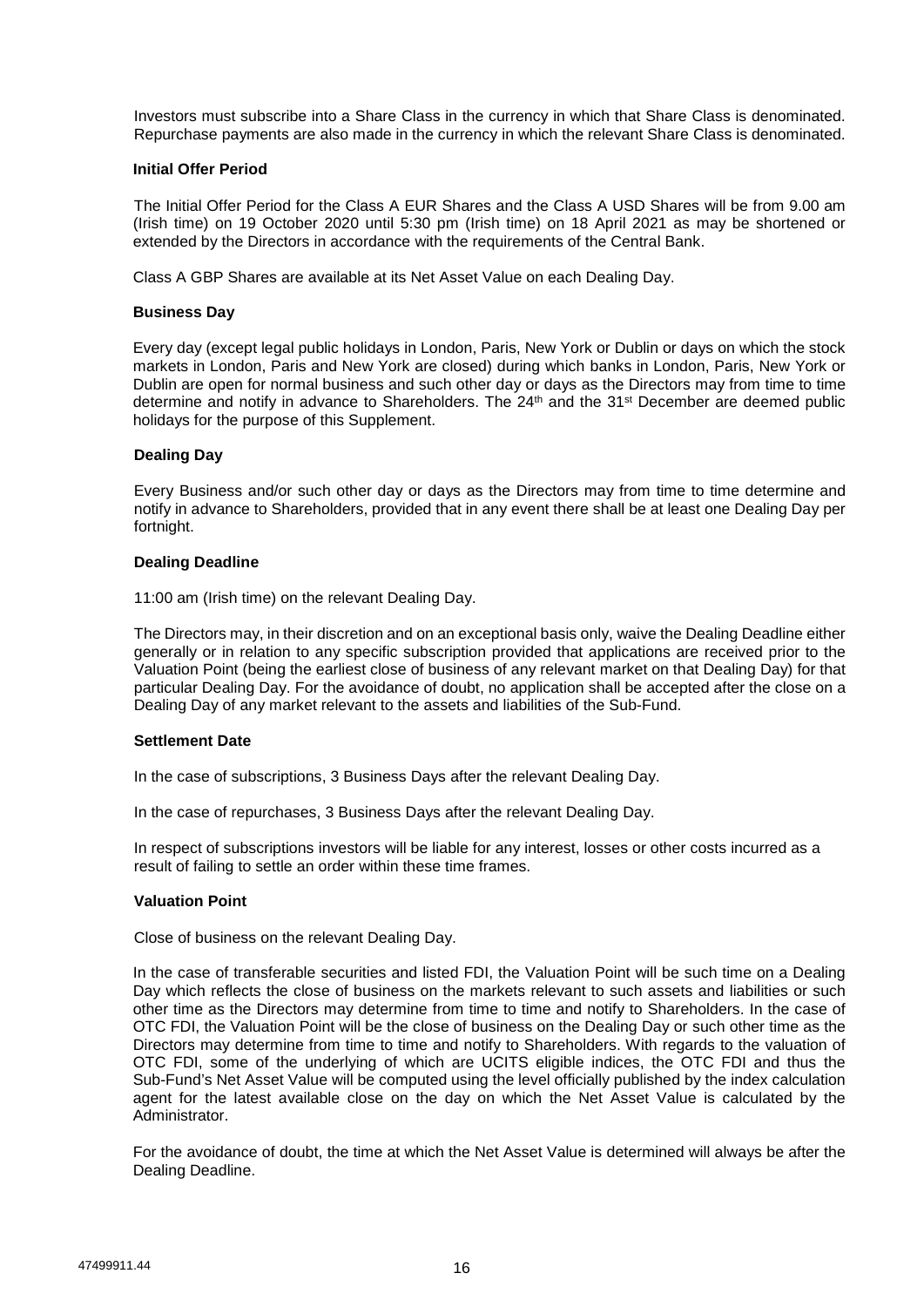# 14 **CHARGES AND EXPENSES**

### **Redemption in Specie**

The provisions of the section of the Prospectus entitled Repurchase of Shares in respect of the ability of the Directors to satisfy a repurchase request in whole or in part by an in-kind distribution of securities of the relevant Sub-Fund in lieu of cash with or without consent of the Shareholder shall not apply to the Sub-Fund.

## **Fund Expenses**

The Fund will pay up to 1% per annum in aggregate to the (a) Investment Manager (b) Sub-Investment Manager and (c) the Promoter from the assets attributable to the Sub-Fund which are based on a percentage of net assets attributable to each Class of Shares, which is accrued daily and paid quarterly in arrears.

The maximum fees paid by the Fund to the Sub-Investment Manager will be 0.88% of the Net Asset Value per annum.

The Promoter will, inter alia, pay the fees and expenses of any service provider to the Sub-Fund (other than the Investment Manager and the Sub-Investment Manager) and, in particular, the Administrator and Depositary and will be entitled to retain any excess after payment of such fees.

Notwithstanding the above, any transaction charges, reasonable fees and customary agents' charges due to any local market sub-custodian (not including the Depositary or any of its affiliates), which shall be charged at normal commercial rates, together with value added tax, if any, thereon, shall be paid out of the assets of the Sub-Fund or, if paid by the Depositary, shall be reimbursed to the Depositary out of the assets of the Sub-Fund.

The Promoter also acts as the Distributor to the Fund and hence will, inter alia, pay the fees of any sub-distributor.

#### **Initial, Exchange and Repurchase Charges**

The Sub-Fund will not impose an anti-dilution levy or any initial, exchange or repurchase charges. The Distributor will not be entitled to any other fees out of the assets of the Fund.

#### **Ongoing Charges and Expenses**

The additional charges and expenses specified in the section entitled **Ongoing Charges and Expenses** in the Prospectus will be paid out of the assets of the Sub-Fund.

## 15 **HOW TO SUBSCRIBE FOR SHARES**

Requests for the purchase of Shares should be made in accordance with the provisions set out in the section entitled **Applications for Shares** in the Prospectus.

The Directors reserve the right to reject in whole or part any subscription at their sole discretion, but in particular may do so where the Approved Counterparty is unwilling to agree to an equivalent increase in the notional of the Portfolio Total Return Swap.

## 16 **HOW TO SELL SHARES**

Requests for the sale of Shares should be made in accordance with the provisions set out in the section entitled **Repurchase of Shares** in the Prospectus.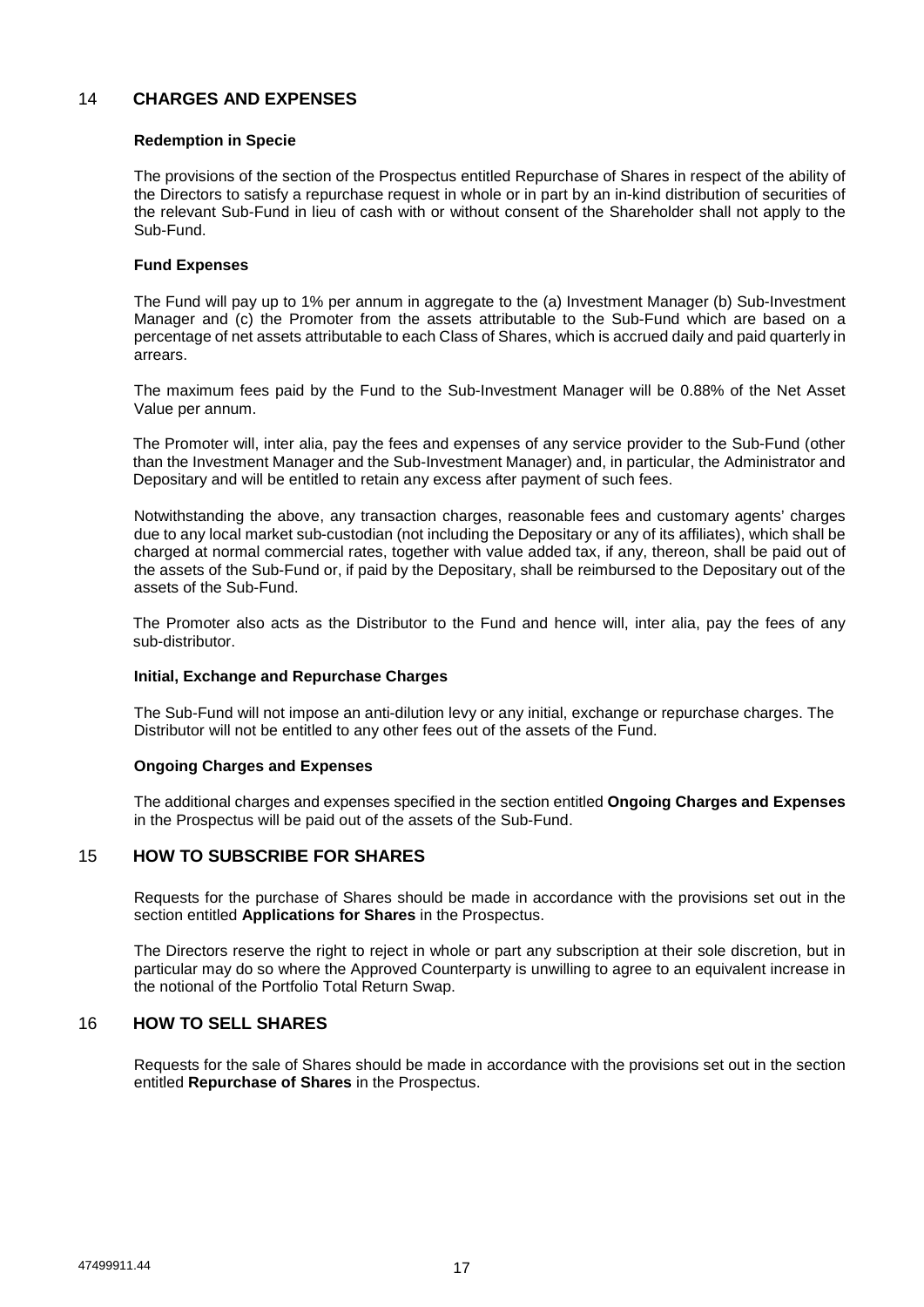# 17 **HOW TO EXCHANGE SHARES**

Requests for the exchange of Shares should be made in accordance with the provisions set out in the section entitled **Exchange of Shares** in the Prospectus.

# 18 **ESTABLISHMENT CHARGES AND EXPENSES**

The cost and expenses of establishing the Sub-Fund were paid by the Promoter.

## 19 **OTHER CHARGES AND EXPENSES**

Further details of charges and expenses payable out of the assets of the Sub-Fund are set out in the Prospectus under the headings **Management Charges and Expenses** and **General Charges and Expenses.** 

# 20 **OTHER INFORMATION**

As at the date of this Supplement, there are fifty-three other sub-funds of the Fund currently in existence: Emerging Markets Equity Fund, MS PSAM Global Event UCITS Fund, Indus PacifiChoice Asia Fund, MS Ascend UCITS Fund, MS Alkeon UCITS Fund, MS Swiss Life Multi Asset Protected Fund, MS Dalton Asia Pacific UCITS Fund, MS Lynx UCITS Fund, MS Scientific Beta Global Equity Factors UCITS ETF, MS Fideuram Equity Smart Beta Dynamic Protection 80 Fund, MS Nezu Cyclicals Japan UCITS Fund, MS Scientific Beta US Equity Factors UCITS ETF, MSCI Emerging Markets ESG Equity Fund, MS Tremblant Long/Short Equity UCITS Fund, Global Equity Risk Premia Long/Short UCITS Fund, MS Fideuram Equity Smart Beta Dynamic Protection 80 Fund II, DAX® 80 Garant, IPM Systematic Macro UCITS Fund, Quantica Managed Futures UCITS Fund, Smartfund 80% Protected Growth Fund, Smartfund 80% Protected Balanced Fund, MSCI China A International Fund, Smartfund Growth Fund, Smartfund Balanced Fund, Smartfund Cautious Fund, 80% Protected Index Portfolio, Market Neutral Credit UCITS Fund, Academy Quantitative Global UCITS Fund, Arno Fund, Abante 80% Proteccion Creciente Fund, Moderate 80% Protected Fund, Cautious 85% Protected Fund, Equity Risk Managed Fund, Cube Global Cross Asset UCITS Fund, Investcorp Geo-Risk Fund, CZ Absolute Alpha UCITS Fund, Morgan Stanley RADAR ex Agriculture & Livestock Fund, Generali 80% Protected Fund – A, Generali 80% Protected Fund – D, SciBeta HFE EM Equity 6F EW UCITS ETF, SciBeta HFE Europe Equity 6F EW UCITS ETF, SciBeta HFE Pacific ex-Jap Equity 6F EW UCITS ETF, SciBeta HFE Japan Equity 6F EW UCITS ETF, SciBeta HFE US Equity 6F EW UCITS ETF, Smartfund 80% Protected Balanced Fund – C, Smartfund 80% Protected Growth Fund – C, Carrhae Capital Long/Short Emerging Market Equity UCITS Fund, ACUMEN Capital Protection Portfolio, ACUMEN Income – Protection Portfolio, Movestic Avancera 75, Movestic Avancera 85, Pergola 90 and SciBeta HFI US Equity 6F EW (USD) UCITS ETF.

#### **Services Agreement**

Pursuant to the Services Agreement, neither the Service Provider nor any Morgan Stanley Company nor their employees or officers will be liable for any loss, cost, charge, fee, expense, damage or liability resulting from any act or omission made in connection with the Services Agreement or the services provided thereunder. In particular, but without limitation, the Service Provider will not be liable for any loss of, or any failure to insure investments, or for the quality, quantity, condition or delivery of investments or the correctness, validity, sufficiency or genuineness of any of the documents relating to investments. This exclusion does not apply where such loss results directly from the negligence, wilful default or fraud of the Service Provider or any Morgan Stanley Company or their employees or officers.

The Service Provider or any Morgan Stanley Company or their employees or officers will not in any circumstances be liable for any consequential loss, damage or liability regardless of whether it is aware of the likelihood of such loss, damage or liability. The Fund will fully indemnify the Service Provider or any Morgan Stanley Company or their employees or officers on demand against any and all claims which the Service Provider or any Morgan Stanley Company or their employees or officers may suffer or incur directly or indirectly (including those incurred to a sub-custodian, broker, executing broker, exchange, clearing house or other regulatory authority) as a result of, or in connection with, or arising out of, the Services Agreement, related documents, related transactions and any other matters set out in the Services Agreement. This indemnity will not extend to the Service Provider or any Morgan Stanley Company or their employees or officers in so far as the claims suffered by the same are a direct result of